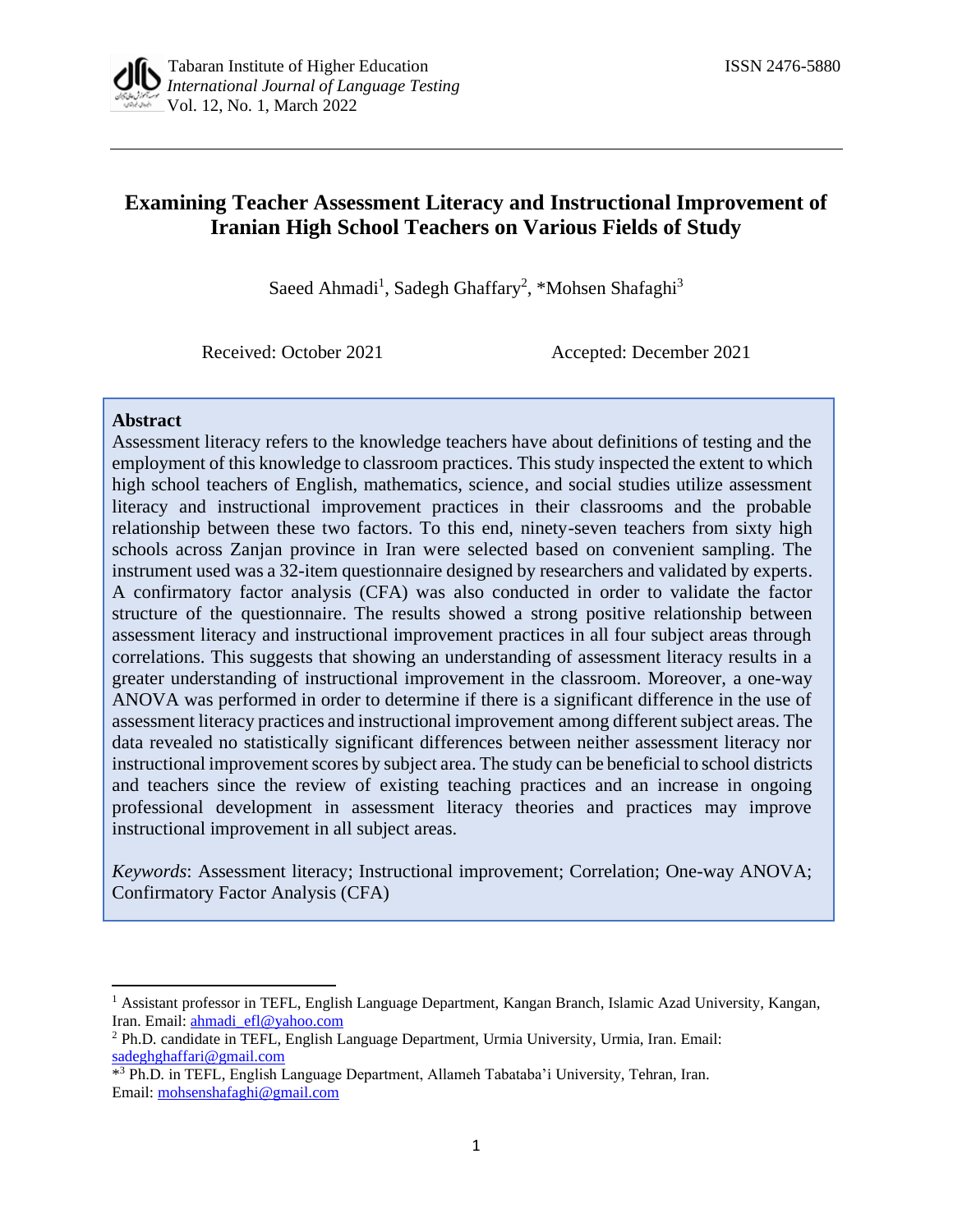

### **1. Introduction**

According to Popham (2006), the only reason for educational assessments to exist is to "make more defensible educational decisions regarding… students" (p. 1). Stiggins (2008) states "We assess for two reasons: (1) to gather evidence to inform instructional decisions; (2) to encourage students to try to learn. Both purposes must be well served for schools to be effective" (p. 3). Both researchers agree that assessments only guide decisions *by* educators-they do not make decisions *for* educators. However, as Popham (2006) points out, assessments only provide data. Educators need to make inferences about student learning from the data itself. These inferences and the decisions that stem from them are vital parts of the assessment process. Unfortunately, assessment concepts seem to be poorly understood by many practicing educators, affecting their ability to effectively teach and support curricula.

Stiggins (2008), Popham (2006), and Brookhart (2011) all agree that fundamentally, assessment is more than just tests and grades. It is a process by which teachers design specific methods for collecting data about student learning, analyzing that data, then adjusting instruction that will be most effective for student learning based upon that data.

If assessment is a process by which teachers collect data about the success of student learning of a curriculum, then the process must be tightly aligned and integrated within the instructional framework itself. Stiggins (2008) asserts that assessments in the classroom, school, and institutional level only serve their purpose if the assessment is intentionally designed to illustrate how well students are mastering a standard. One study (Herman, Webb, & Zuniga, 2007) found that if instructors are to agree on the inferences from assessment data, then alignment of test items with curricular standards is paramount. Standards provide the common language that ties the data to learning, and without alignment there is no definitive way to interpret the information meaningfully.

Similarly, Stiggins (2008) stresses that teachers cannot accommodate the needs of students in their classroom through instruction without being literate in the language of assessment. It is the alignment of curriculum, standards, assessments, and instruction through practicing assessment literacy that provides the confidence and competence required for effective instruction. Therefore, this study will examine how teachers understand and apply assessment literacy in the classroom and how those practices influence their decisions about curriculum and instruction.

Even though the literature suggests assessment literacy is a vital skill needed to effectively teach students (Black & Wiliam, 1998, 2006; Sadler, 1989; Stiggins, 2010), the high school teacher's use of assessment literacy as an effective process of assessment used to decide about improving curriculum and instruction is not known. Additionally, the extent to which assessment literacy relates to improving student learning at the high school level is not known. According to Black and Wiliam (1998), to have a long-time positive effect on instruction, teachers must have a direct alignment between the design of their assessments with the design of their instructional strategies.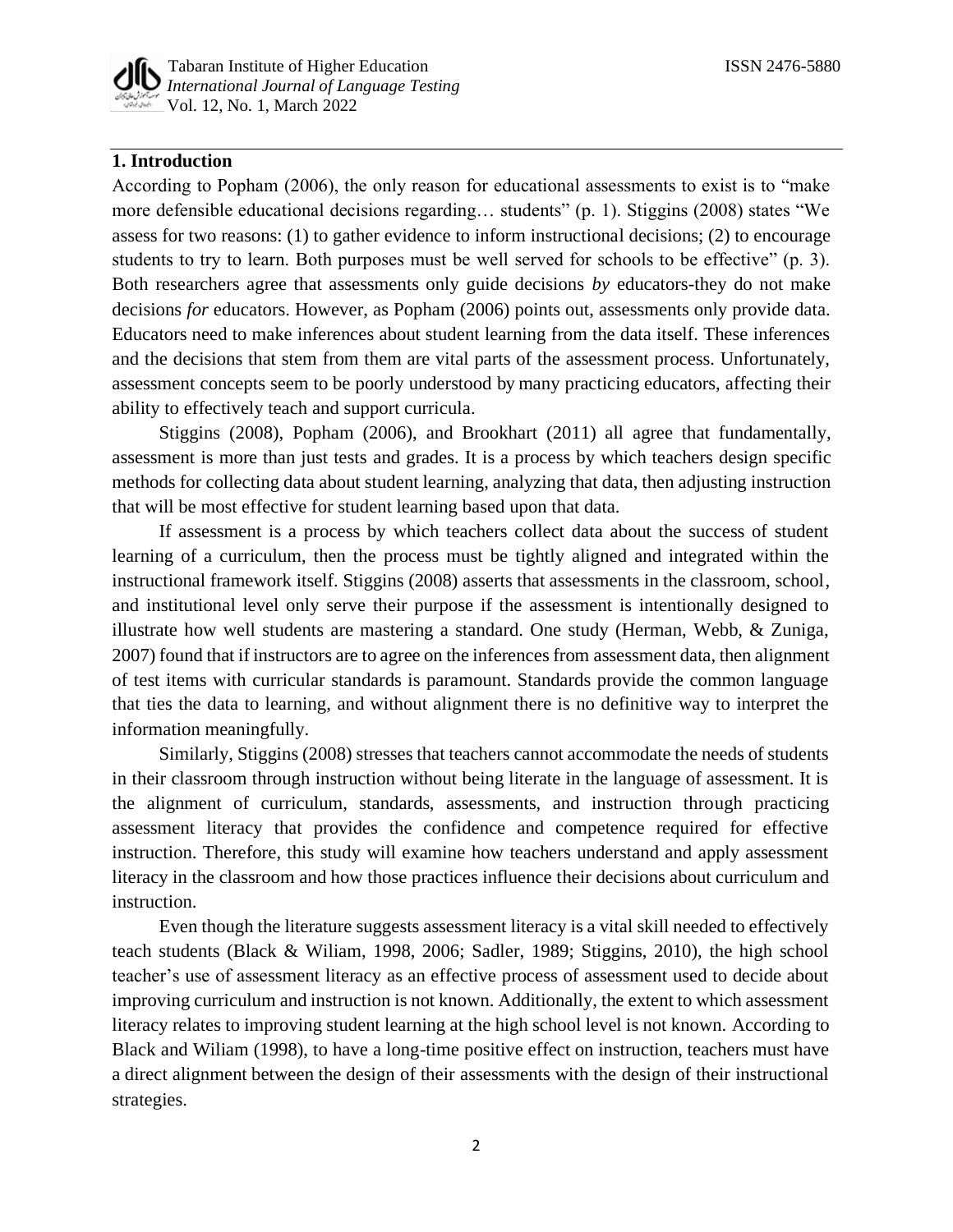

This study will add to the current literature examining if the understanding of assessment literacy is a viable component in decision making for improving teaching and learning. In this study, assessment literacy, as set out by Popham (2009) and Stiggins (2002), will be defined and measured through constructs of collaboration, design, method, data collection, and analysis. Similarly, the core constructs of instructional improvement–professional development opportunities for teachers to help them improve their performance in the classroom-are defined through data-based decision-making, standards-aligned curriculum, learner-centered instruction, and understanding both formative and summative assessments.

### **2. Review of Literature**

### *2.1 Assessment Literacy*

The literature in assessment literacy is ample with studies about EFL teachers (Buchanan, 2000; Estaji & Ghiasvand, 2021; Giraldo & Murcia, 2019; Harding & Kremmel, 2016; Velan, Rakesh, Mark, & Wakefield, 2002; Vogt & Tsagari, 2014; Xie & Tan, 2019). In a quite recent study, in order to bring modifications for teacher education reforms, Watmani, Asadollahfam, and Behin (2020) explored the EFL teachers' assessment literacy with a total of two hundred EFL teachers and students. The findings showed variations among EFL teachers with an English teaching background and those without such background in terms of their assessment literacy and perceptions of Assessment Literacy components.

In another study, Nurdiana (2020) conducted research to explore language teacher assessment literacy and the way it has been measured. The findings of the study supported the need to train language teachers on language assessment because they lacked sufficient knowledge of language assessment. Moreover, in spite of the fact that some instructors were literate in assessment, they did not implement the knowledge in their classroom; therefore, they needed training on selecting proper assessments for their students, designing tests, and alternative assessments.

Moreover, Chan and Luo (2020) conducted a research study to discover whether teachers know how to assess students' written reflections. The study examined the understanding of six novice university teachers about the assessment of reflective writings from three aspects. The results of the study showed teachers' lack of knowledge to perform a reasonable assessment of reflection in social and practical aspects, despite their strong comprehension of assessing reflection in conceptual aspect.

#### *2.2 Instructional Improvement*

Instructional improvement is a term in literature to describe professional development opportunities for teachers aimed at helping them to improve their performance in the classroom (Walter, 2006). Instructional improvement through assessment literacy is not unique to any one subject area. Several studies have looked at the impact of assessments within individual subject areas. Malone (2013) notes that researchers in the areas of English as a Foreign Language (EFL) tended to give more summative tests rather than formative ones owing to a lack of assessment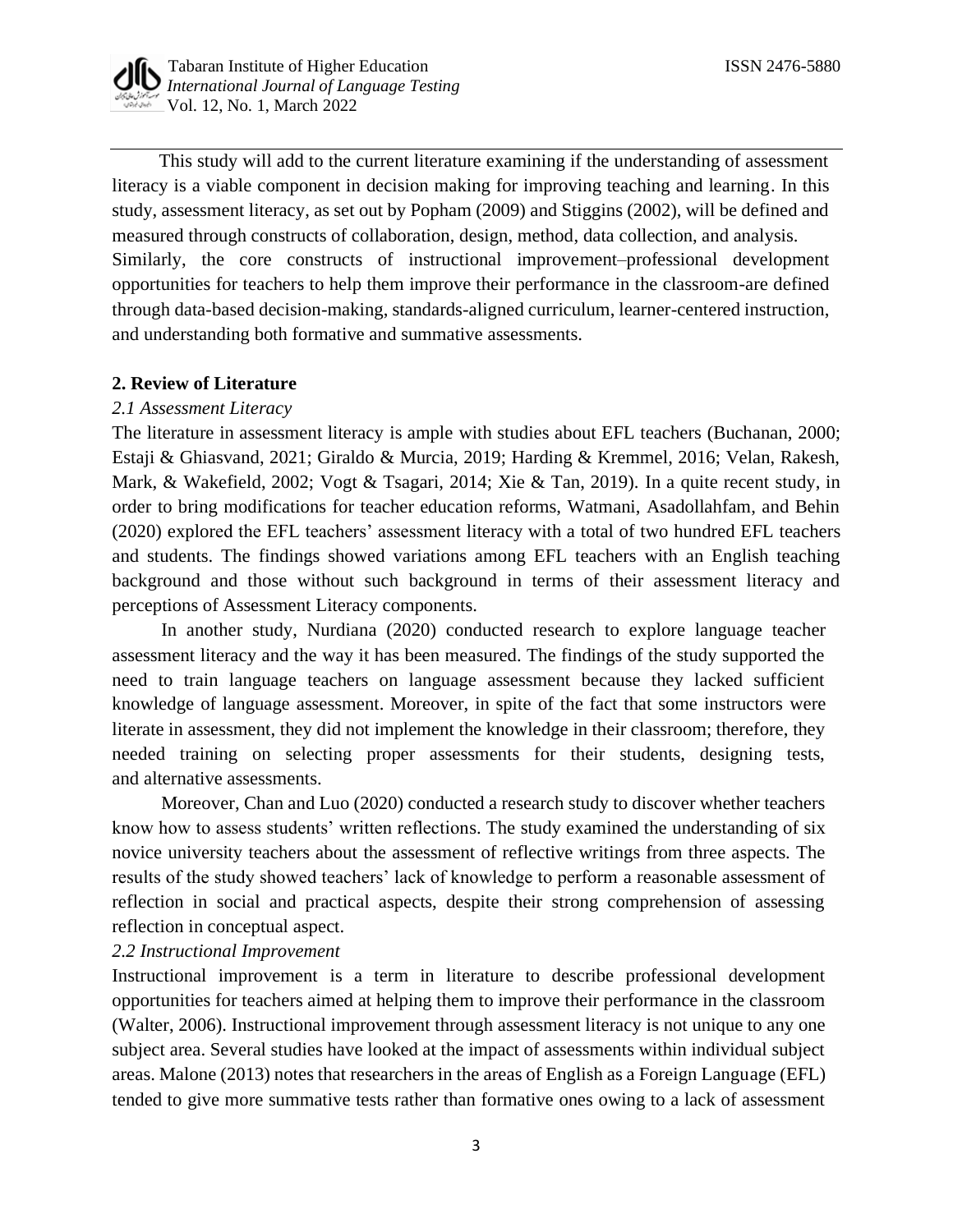

literacy and its uses in the classroom. Pearson, Knight, Cannady, Henderson, and McNeill (2015) found that assessment literacy was crucial when designing effective science assessments incorporating reading and writing elements from the English/Language Arts disciplines, but even with a solid grasp of assessment literacy, developing effective formative assessments was difficult and time-consuming.

Salkind (2011) notes that math teachers need solid assessment literacy if they are to understand assessment both as a tool and as a process in effective teaching. Even across different subject areas, commonalities exist showing that understanding assessment literacy is crucial to instruction (Alemi, Miri, & Mozafarnezhad, 2019; Campbell & Collins, 2007; DeLuca, 2012; Fan, Wang, & Wang, 2011; Greenberg & Walsh, 2012; Hill, Ell, Grudnoff, & Limbrick, 2014; Lam, 2015; Leahy & Wiliam, 2012; Schneider & Randel, 2010; Smith, 2011).

The quantitative research studies in assessment literacy linked to instructional improvement (Buchanan, 2000; Velan et al., 2002) all suffered from methodological issues involving small self-selected populations and an inability to extrapolate the results to a more generalized learning population.

 Studies about the importance of assessment literacy for teachers and its impact on instruction are replete with anecdotes and stories. However, data connecting teachers' use of assessment concepts and the instructional decisions they make have not advanced much since Black and Wiliam's (1998) call for more research to study the relationships between teachers' understanding of assessment and their roles in education.

In a similar vein, Gotch and French (2014) called for further research for developing an efficient and reliable instrument to measure teachers' assessment literacy of contemporary demands. As a result, this study aims to help fill that gap by investigating the relationship between teachers' assessment literacy practices and how those practices relate to instruction in the classroom. That is to say, the purpose of this correlational research study is to investigate high school English, math, social studies, and science teachers' practices of assessment literacy using constructs of collaboration, assessment design, item design, data collection methods, and data analysis.

The current study will compare those practices with the information teachers use to make instructional decisions, the extent to which they practice using a standards-aligned curriculum, their use of learner-centered instruction, and their use of formative and summative assessment in the classroom. As reviewed in the above studies, there is a scarcity of research in the teaching context of Iran considering high school teachers' use of assessment literacy as a process of effective assessment for making decisions about improving curriculum and instruction. Therefore, the present study aims at filling this gap by addressing the following research questions: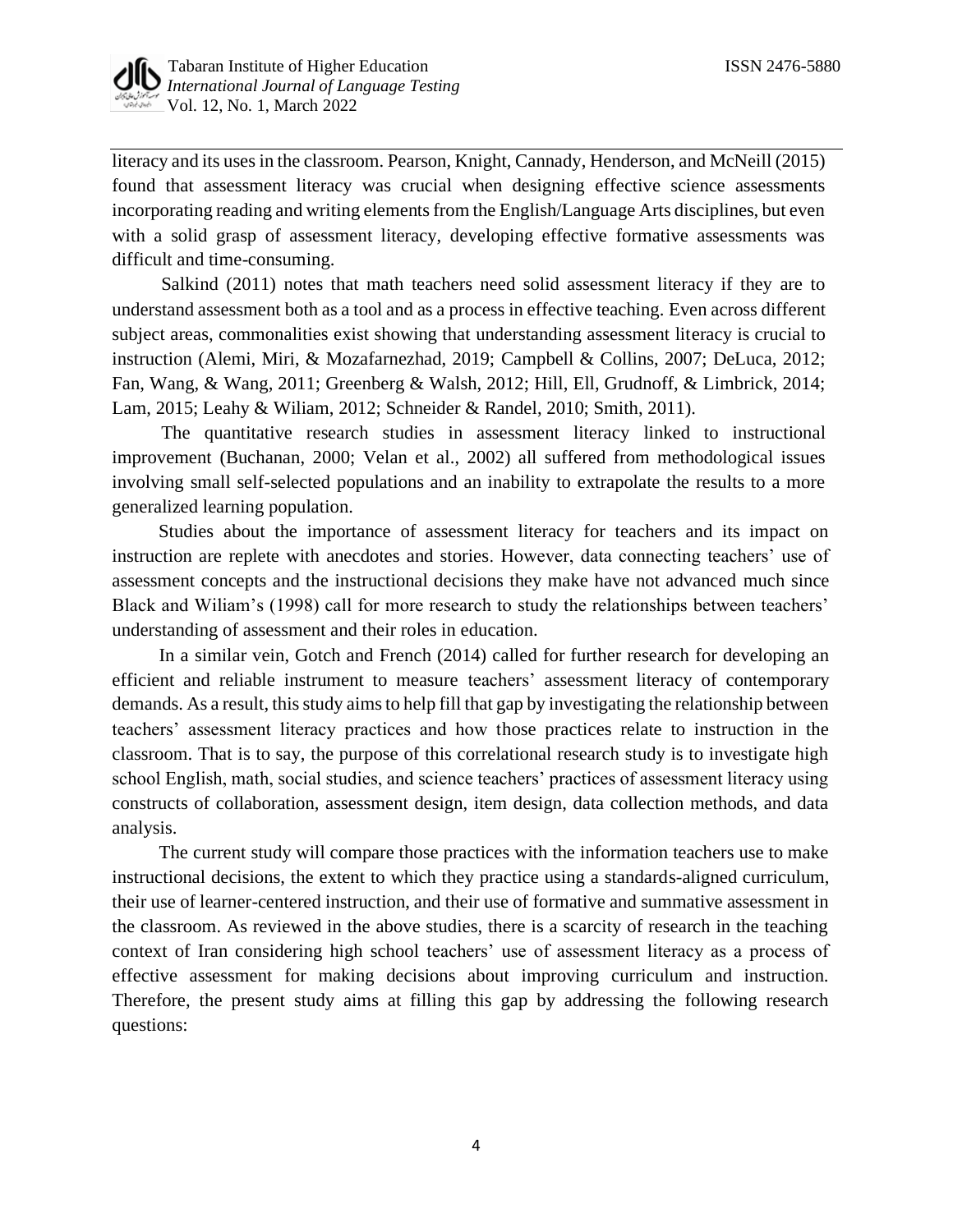

**1.** Is there a relationship between assessment literacy and instructional improvement among high school teachers of English, math, science, and social studies?

**2.** Is there any significant difference among teachers of English, math, science, and social studies in their use of assessment literacy practices and instructional improvement practices?

### **3. Method**

### *3.1 Participants and Setting*

The participants in the survey were a convenience sample of public high school teachers of English, math, science, and social studies across 14 educational districts encompassing 60 high schools, comprising 97 teachers in Zanjan, Iran. All of these teachers had a minimum of a bachelor's degree from an accredited university. Their teaching experiences ranged from 3 to 19 years. They were both male and female. Among the 97 respondents who participated in the survey, 29 primarily identified as English teachers, 25 as math, 23 as science, and 20 as social studies. The participants took part in the study voluntarily and were assured of the anonymity and confidentiality of the data and research findings. The teachers were asked to fill out a 32-item questionnaire which was shared online on WhatsApp. The number of participants in each of the four subject areas is presented in Table 1.

Table 1

*Number of Respondents According to Instructional Area*

| $\cdot$<br>$\overline{ }$<br>$\overline{\phantom{a}}$ |    |
|-------------------------------------------------------|----|
| <b>Instructional Area</b>                             | n  |
| English                                               | 29 |
| Math                                                  | 25 |
| Science                                               | 23 |
| <b>Social Studies</b>                                 | 20 |
| Total                                                 | 97 |

The survey did not collect personally identifiable information on each participant other than demographic information collected in the first section of the study. Individual names, phone numbers, and email addresses were not collected. Specific instructions in the first section of the study asked participants to ensure they are only completing the survey once as to not adversely affect the data. The technical capabilities of the survey software also ensured that teachers can not submit data more than once.

### *3.2 Instrumentation*

The instrument used in this research was developed in three phases. In the first phase, the research focused on creating the definitions of the instrument to ensure content validity in line with the research. During the second phase, the instrument items and scale scores were developed in line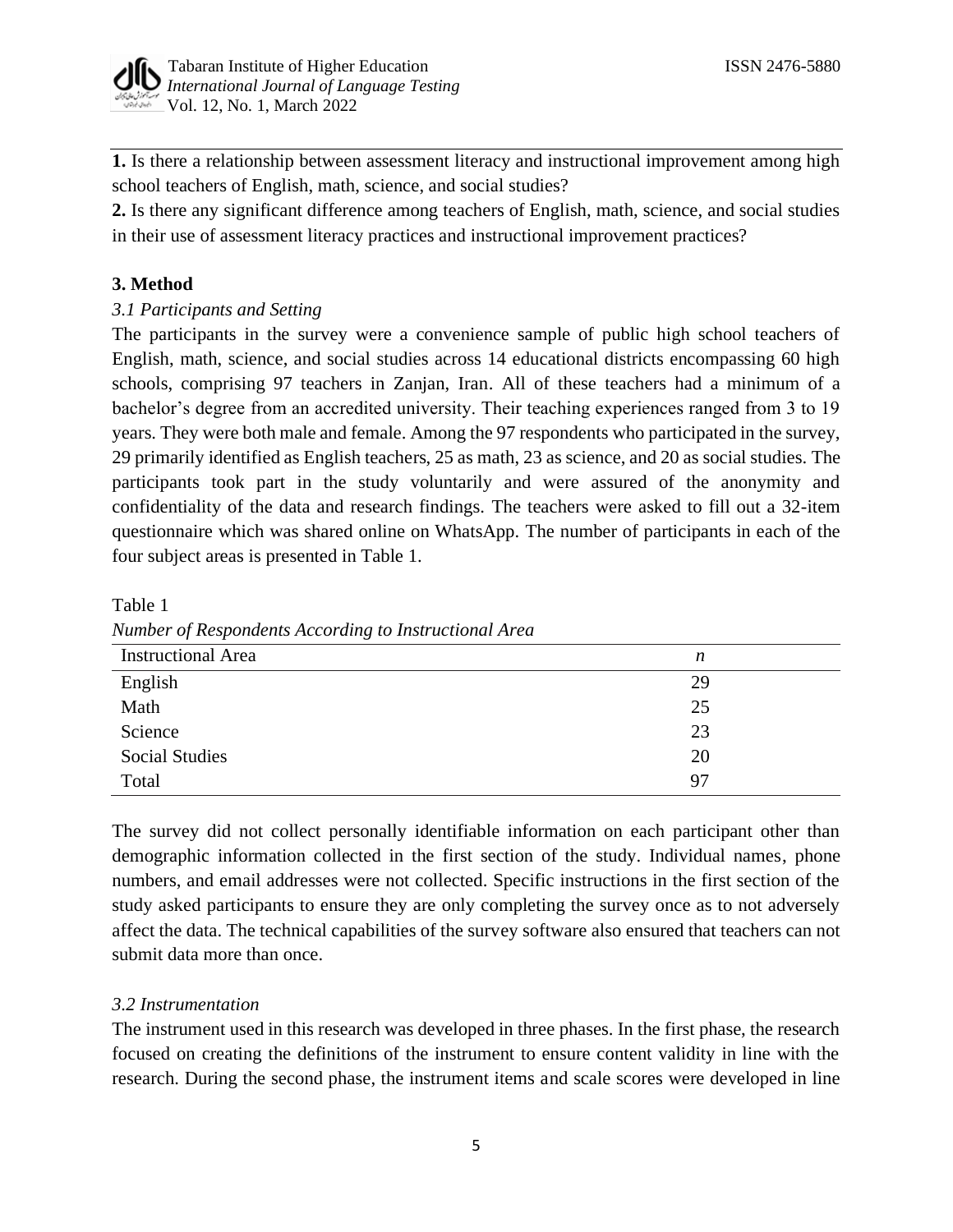

with the conceptual framework of the study. In the third phase, a review of the instrument was sought from assessment experts to ensure the validity of the instrument.

The instrument (see Appendix) is a questionnaire comprising of three sections including 6 demographic questions and 32 Likert-type statements for a total of 38 items, as seen in Table 2.

### Table 2

| Sections    | Factor                                  | Survey items   |
|-------------|-----------------------------------------|----------------|
| Section 1   | <b>Informed Consent</b>                 |                |
| Section 2   | Demographic Information                 |                |
|             | District of instruction                 | $\mathbf{1}$   |
|             | Subject area of instruction             | $\overline{2}$ |
|             | <b>Educational level</b>                | 3              |
|             | Years of teaching experience            | $\overline{4}$ |
|             | Amount of professional development in   | 5              |
|             | assessment                              |                |
|             | Amount of professional development in   | 6              |
|             | instructional improvement               |                |
| Section 3   | Likert-scale statements                 |                |
| Section 3.1 | Assessment literacy practices           |                |
|             | Collaboration                           | 7, 8, 9, 10    |
|             | Assessment design                       | 11, 12, 13, 14 |
|             | Item design and data collection methods | 15, 16, 17, 18 |
|             | Data analysis                           | 19, 20, 21, 22 |
| Section 3.2 | Instructional improvement practices     |                |
|             | Decision-making                         | 23, 24, 25, 26 |
|             | Standards-aligned curriculum            | 27, 28, 29, 30 |
|             | Learner-centered instruction            | 31, 32, 33, 34 |
|             | Formative and summative assessments     | 35, 36, 37, 38 |

*Survey Questions and Questionnaire Format*

Table 2 explains the three major sections of the survey. The first section contains the informed consent statement and approval. The second section is a set of six questions addressing the demographics of the respondents with questions about the district in which they teach, the subject area which they teach, their education level, and length of time teaching. The third section is a set of 32 five-point Likert-scale statements divided into two series. The first series of 16 statements focuses on ascertaining teachers' understanding of assessment literacy.

This set is organized into four subsections ascertaining respondents' practices with assessment literacy concepts including collaboration, assessment design, item design, and data collection methods, and data analysis. The second series of 16 statements focuses on ascertaining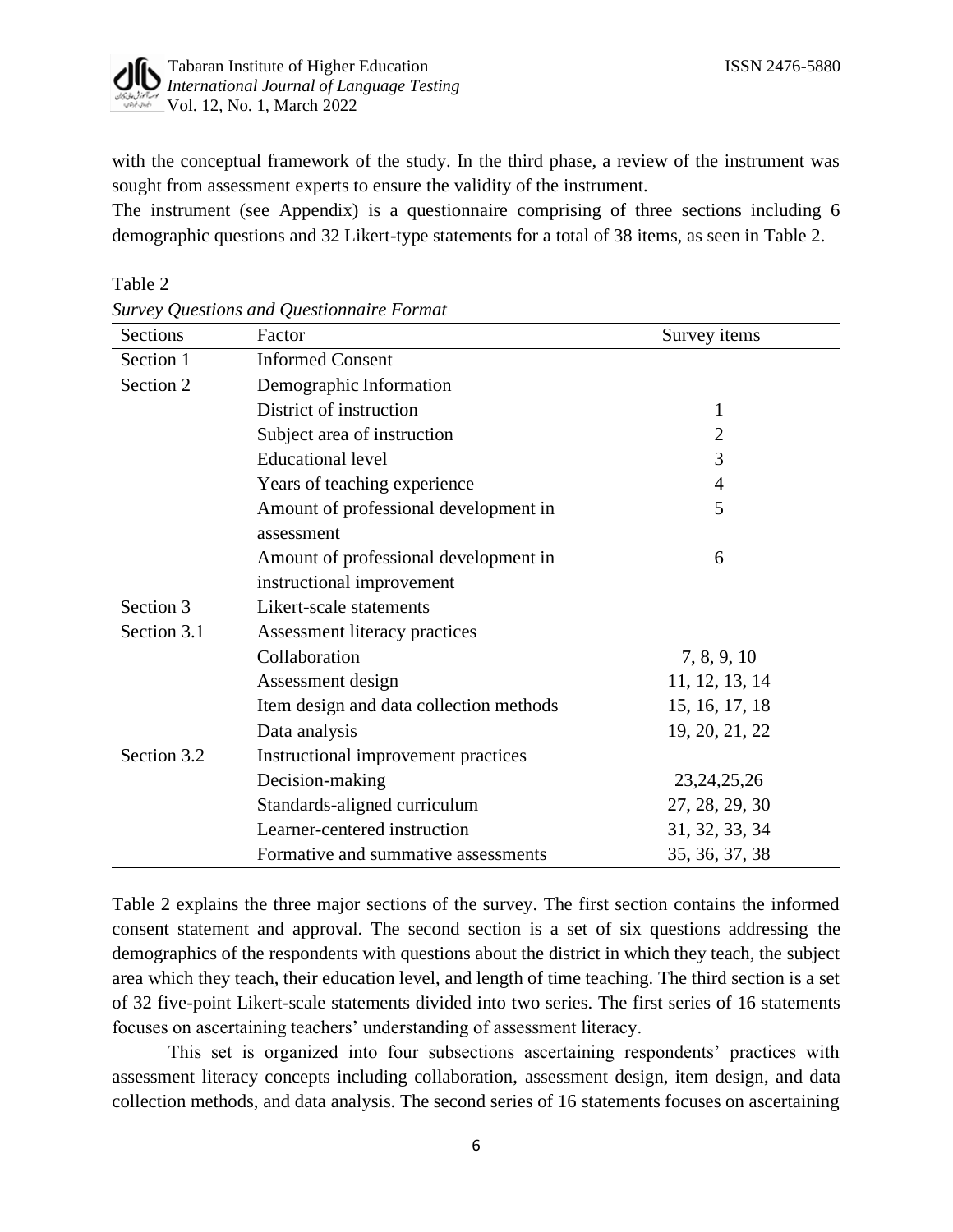

Table 3

teachers' understanding of instructional methods. This series is organized into four subsections ascertaining information about respondents' practices of instructional improvement including instructional decision-making, standards-aligned curriculum, learner-centered instruction, and formative and summative assessment practices. Each statement in the second section was answered using a Likert- scale ranging from 1-5.

### *3.2.1 Reliability Analysis*

Reliability for the survey was measured using a Cronbach's alpha. Cronbach's alpha is appropriate to use when the analysis wants to determine whether the items are consistent with one another when representing a single construct (Salkind, 2011). The goal for reliability in this study is to ensure a value of  $\alpha \geq 0.7$ .

The independent variable of "Assessment Literacy" was divided into four constructs ascertaining respondents' practices of the components of assessment literacy: Data analysis, Item design and data collection methods, Assessment design, and Collaboration. Each construct was measured using four survey items. The reliability of the variable, as well as each construct, was measured using a Cronbach's alpha (see Table 3).

| Construct                    | Cronbach's $\alpha$ | $n$ of items   | Questionnaire items |
|------------------------------|---------------------|----------------|---------------------|
| Collaboration                | .87                 | $\overline{4}$ | 7, 8, 9, 10         |
| <b>Assessment Design</b>     | .71                 | $\overline{4}$ | 11, 12, 13, 14      |
| Item Design and Data         | $-.75$              | $\overline{4}$ | 15, 16, 17, 18      |
| <b>Collection Methods</b>    |                     |                |                     |
| Data Analysis                | .91                 | $\overline{4}$ | 19, 20, 21, 22      |
|                              |                     |                | 7, 8, 9, 10, 11,    |
| <b>Cumulative Assessment</b> | .77                 | 16             | 12, 13, 14, 15,     |
| Literacy                     |                     |                | 16, 17, 18, 19,     |
|                              |                     |                | 20, 21, 22          |
| <b>Adjusted Cumulative</b>   |                     |                | 7, 8, 9, 10, 11,    |
| <b>Assessment Literacy</b>   | .85                 | 12             | 12, 13, 14, 19,     |
|                              |                     |                | 20, 21, 22          |

*Reliability of Assessment Literacy Constructs*

"Cumulative Assessment Literacy" construct had a high level of internal consistency, as determined by a Cronbach's alpha of .77. Likewise, the items of Collaboration, Assessment Design, Item Design and Data Collection Methods, and Data Analysis all had alpha scores above the threshold of .7, indicating a high level of internal consistency within those constructs.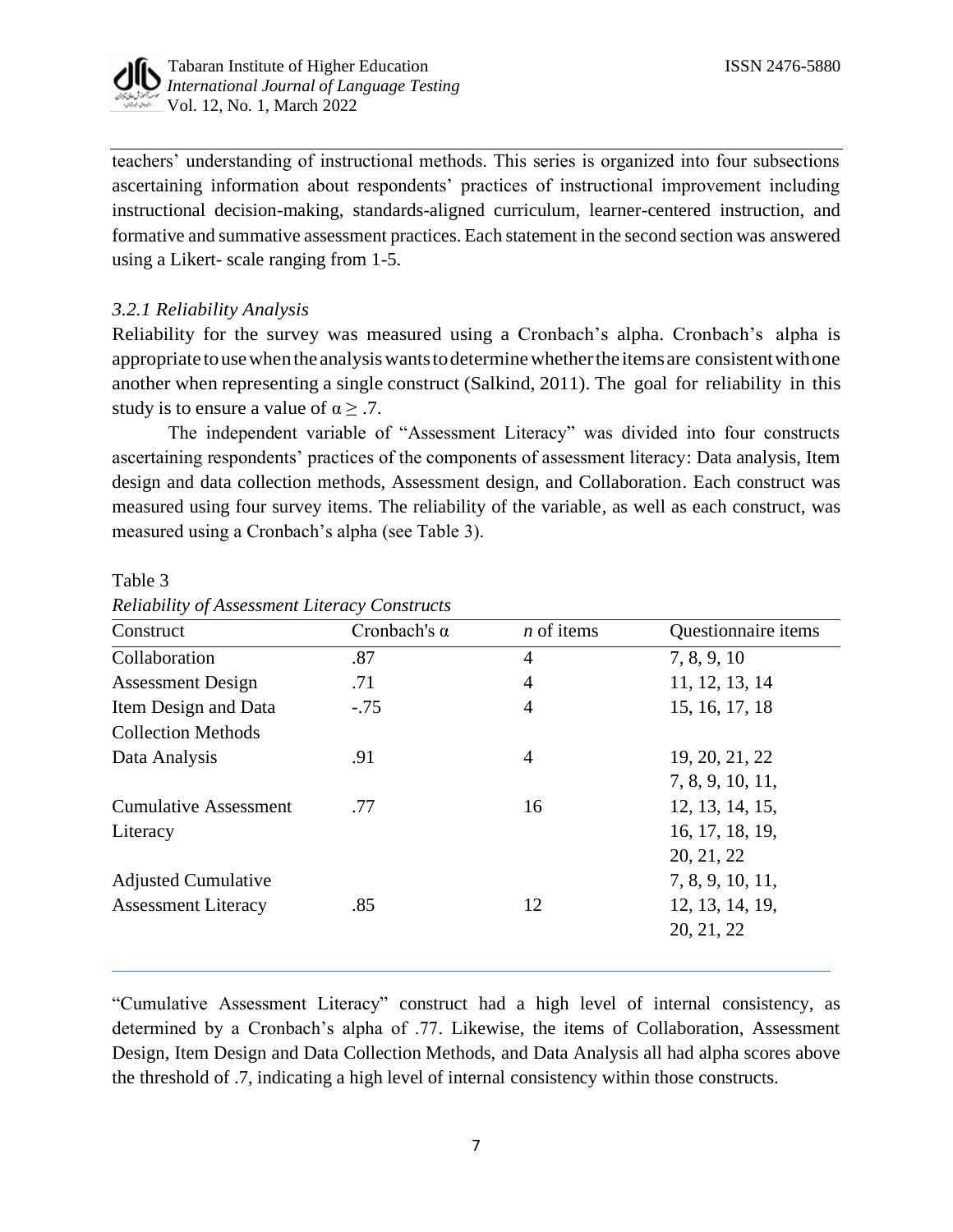

To ensure internal reliability of the rest of the assessment literacy elements of the survey, Cronbach's alpha scores were rerun with all the items. Accordingly, a high level of internal consistency was determined by a Cronbach's alpha of .85 reported in Table 3 as "Adjusted Cumulative Assessment Literacy." This adjusted variable will be referred to as "Assessment Literacy" in the remainder of this study.

The dependent variable of "Instructional Improvement" was divided into four constructs ascertaining respondents' practices of instructional improvement: Decision-Making, Standards-Aligned Curriculum, Learner-Centered Instruction, and Formative and Summative Assessments. Each of those constructs was measured using four survey items. The reliability of the entire variable, as well as each construct, was measured using a Cronbach's alpha (see Table 4).

| Construct                 | Cronbach's $\alpha$ | $n$ of items   | Survey items    |
|---------------------------|---------------------|----------------|-----------------|
| Decision-Making           | .76                 | 4              | 23, 24, 25, 26  |
| Standards-Aligned         |                     | $\overline{4}$ | 27, 28, 29, 30  |
| Curriculum                | .93                 |                |                 |
| Learner-Centered          |                     | 4              | 31, 32, 33, 34  |
| Instruction               | .71                 |                |                 |
| Formative and Summative   | .73                 | $\overline{4}$ | 35, 36, 37, 38  |
| assessments               |                     |                |                 |
| Cumulative instructional  |                     |                | 23, 24, 25, 26, |
| improvement               | .83                 | 16             | 27, 28, 29, 30, |
|                           |                     |                | 31, 32, 33, 34, |
|                           |                     |                | 35, 36, 37, 38  |
| Adjusted cumulative       |                     |                | 27, 28, 29, 30, |
| instructional improvement | .85                 | 8              | 35, 36, 37, 38  |

Table 4 *Reliability of Instructional Improvement Constructs*

The "Cumulative Instructional Improvement" construct had a high level of internal consistency, as specified by a Cronbach's alpha of .83. Similarly, the items for Decision-Making, Standards-Aligned Curriculum, Learner-Centered Instruction, and Formative and Summative Assessments had alpha scores above the threshold of .70, indicating a high level of internal consistency within those constructs.

To ensure internal reliability of the rest of the assessment literacy elements of the survey, Cronbach's alpha scores were rerun with all the items. Therefore, a high level of internal consistency was specified by a Cronbach's alpha of .85 which is reported in Table 4 as "Adjusted Cumulative Instructional Improvement." This adjusted variable will be referred to as "Instructional Improvement" in the remainder of this study.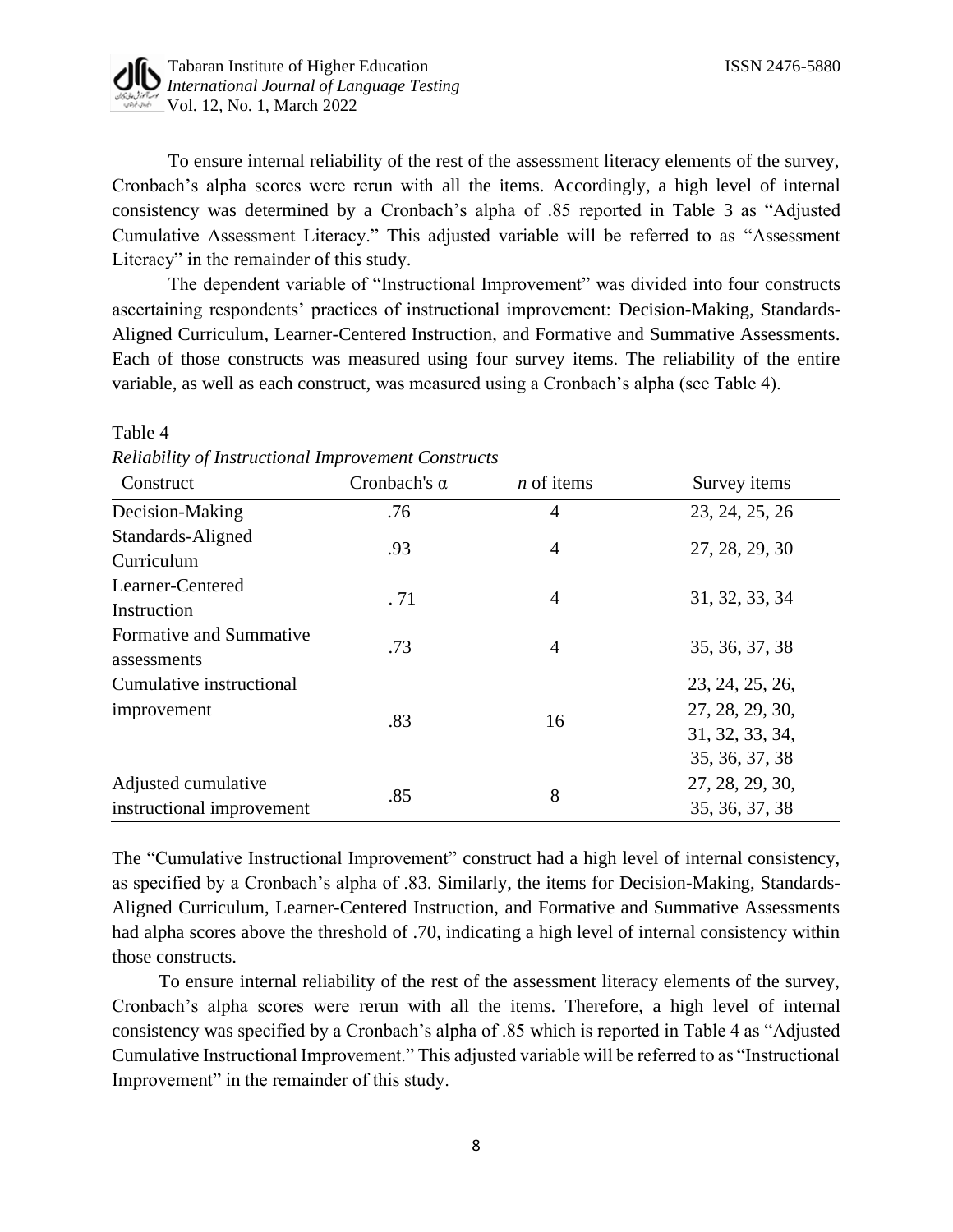

### *3.2.2 Validity Analysis*

In this section, the validity analysis of the instrument is explained in the form of content validity and construct validity. It is worth noting that the validity of the survey was confirmed by six university professors in the fields of applied linguistics  $(N=3)$  and educational assessment  $(N=3)$ . The survey ensured content validity by confirming the structure and wording of items through a review by the university professors in the field of educational assessment in order to ensure the survey items measure the intended domains. Creswell (2012) indicates that such evidence based on test content is a reliable method for ensuring instrument validity. Based upon the feedback received from the university professors, the wordings of two questions in the assessment literacy measure and three questions in the instructional improvement measure were modified.

In addition, we employed Waltz and Bausell's (1981) Content Validity Index (CVI) to evaluate the content validity of the questionnaire. The CVI was derived from the ratings of content experts (university professors) of the questionnaire items in terms of three criteria, namely, simplicity, relevancy, and clarity on a 4-point ordinal scale ranging from 1(not compatible) to 4(highly compatible). The CVI was obtained by adding the number of content experts rating the items as 3 or 4, divided by the total number of content experts (N=6). Next, the average of the CVI scores on simplicity, relevancy, and clarity across the experts was calculated and used as the total CVI. The obtained CVI scores of all the items except items 33 and 34 turned to be greater than the cut-off point of 0.79 indicating that all the items yielded satisfactory CVI values (Waltz & Bausell, 1981). However, items 33 and 34 obtaining a CVI score of 0.66 were also acceptable with regard to Lynn (1986) whose minimum required CVI values range from 0.60 to 0.69.

To examine the construct validity of the questionnaire, we performed confirmatory factor analysis (CFA) employing the Maximum Likelihood Estimation Method via Amos graphics 24. In CFA, the hypothesized scale is utilized to examine a priori the number of latent factors and their related indicators (Hair, Black, Babin, & Anderson, [2010\)](https://www.tandfonline.com/doi/full/10.1080/2331186X.2018.1558916). The schematic illustration of the questionnaire together with the standardized path coefficients between the two constructs and their respective sub-scales is depicted in Figure 1 in which CFA substantiated the two-factor questionnaire entailing assessment literacy practices and instructional improvement practices with their corresponding constructs.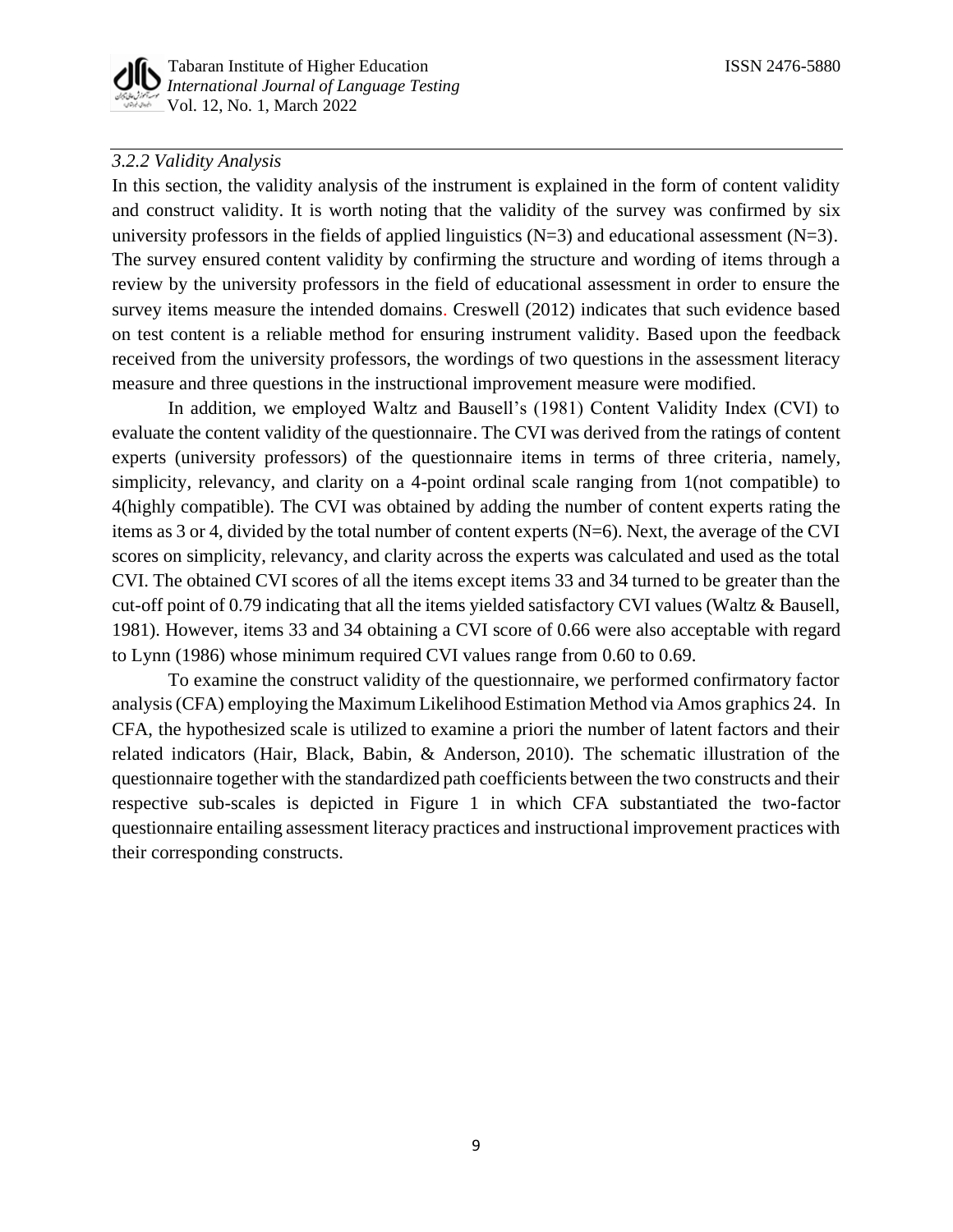



*Figure 1*: CFA of the Questionnaire in Standardized Estimates

As shown in Figure 1, the standardized estimates of the constructs were significant ( $p<0.05$ ) and relatively strong. To validate whether the questionnaire well fit the data, the goodness-of-fit indices including CMIN /DF (chi-square fit statistics/degree of freedom), RMSEA (Root Mean Square Error of Approximation), IFI (Incremental Fit Index), TLI (Tucker-Lewis Index), CFI (Comparative Fit Index), and GFI (Goodness-of-Fit Index) were utilized. The minimum cut-off point for the questionnaire validation is less than 3 for CMIN /DF (Kline, 2011), and the threshold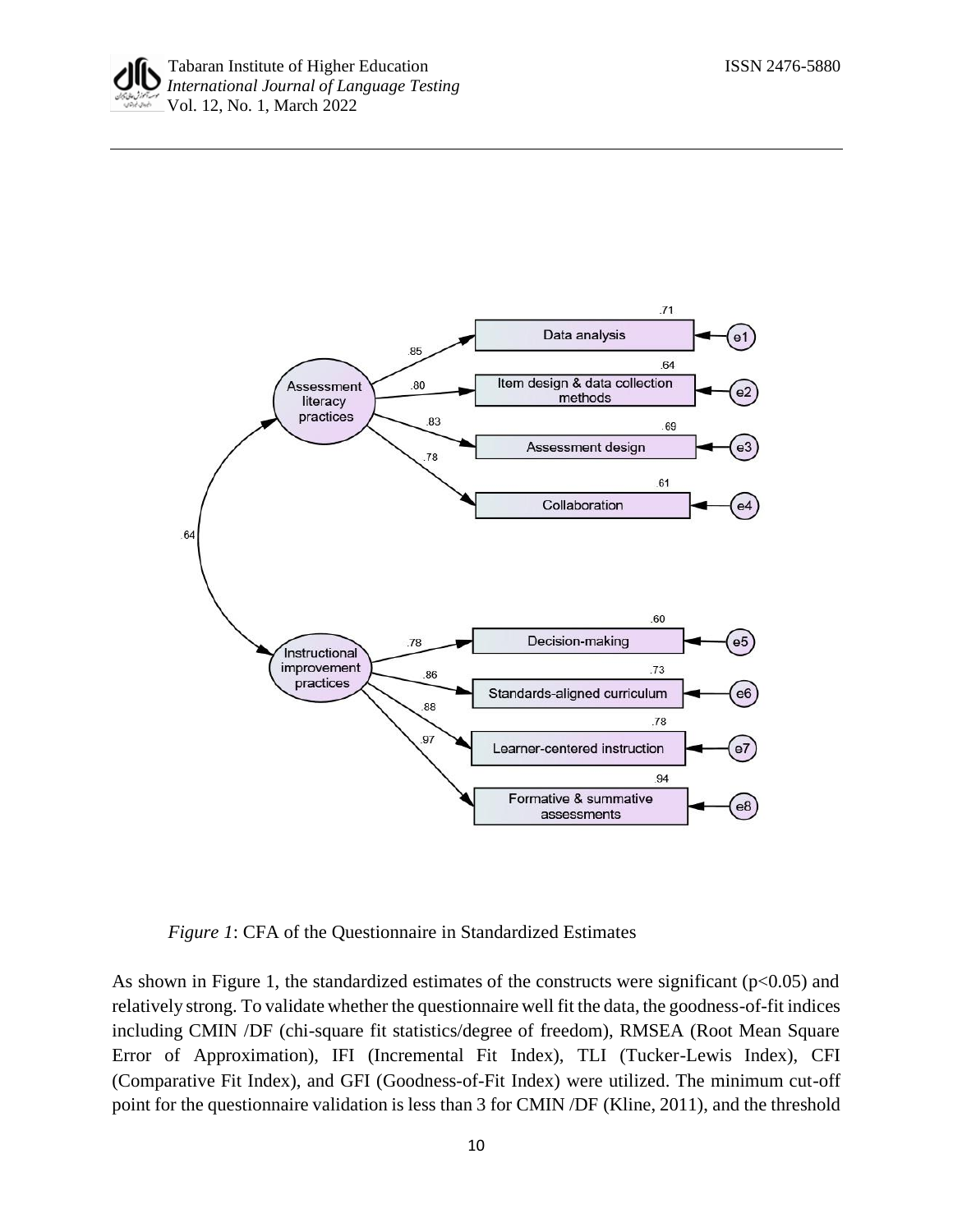

values for GFI and RMSEA are .9, and .08, respectively (Sharma, 1996). Also, IFI, TLI, and CFI all with minimum cut-off values of .9 (Byrene, 2010; Hair et al., 2010) were calculated to assess the questionnaire fit.

# Table 5

| Fit Indexes of the Questionnaire |  |  |  |
|----------------------------------|--|--|--|
|----------------------------------|--|--|--|

| <b>Indexes</b> | GFI   | IFI   | TLI   | <b>CFI</b> | <b>RMSEA</b> | <b>CMIN/</b><br>DF |
|----------------|-------|-------|-------|------------|--------------|--------------------|
| Measurement    | 0.940 | 0.960 | 0.942 | 0.960      | 0.049        | 1.58               |
| model          |       |       |       |            |              |                    |
| Acceptable fit | > 90  | > 90  | > 90  | > 90       | < 0.08       |                    |

As depicted in Table 5, all fit indices (CMIN /DF =  $1.58$ ; RMSEA=.049; GFI = 0.94; CFI  $=0.96$ ; IFI  $=0.96$ ; TLI $= 0.94$ ) fell within the acceptable range. This indicates that the questionnaire can be considered as a valid scale for tapping assessment literacy practices and instructional improvement practices among Iranian EFL teachers. In other words, the fit indices confirmed the construct validity of the questionnaire of the study and the fit of the data to the CFA model. In light of the fit indices obtained, there was no need for respecification of the questionnaire using post-hoc modification indices suggested by the software.

# *3.3 Procedures*

The process of developing and validating the questionnaire started with a standard and stepwise procedure. After going through the literature related to the four main constructs of assessment literacy (data analysis, item design and data collection methods, assessment design, and collaboration) as well as the four main constructs of instructional improvement (decision making, standards-aligned curriculum, learner-centered instruction, and formative and summative assessment), the outcomes derived from the literature were put together along with the discussions with the experts in the field regarding the constructs. The final result was a questionnaire consisting of 32 items related to all the eight fundamental constructs which were under the focus. Moreover, based upon the feedback received from the university professors, the wording of two questions in the assessment literacy measure and three questions in the instructional improvement measure were modified.

In order to effectively and efficiently collect data for this research, the questionnaire was administered to teachers online using Qualtrics survey software. The electronic link to the online questionnaire was distributed to teachers via WhatsApp. The authors pilot tested the pretest questionnaire between January 12, 2021, and January 30, 2021, using a sample of 30 teachers. They viewed pilot testing as an opportunity to establish the face validity of the research measures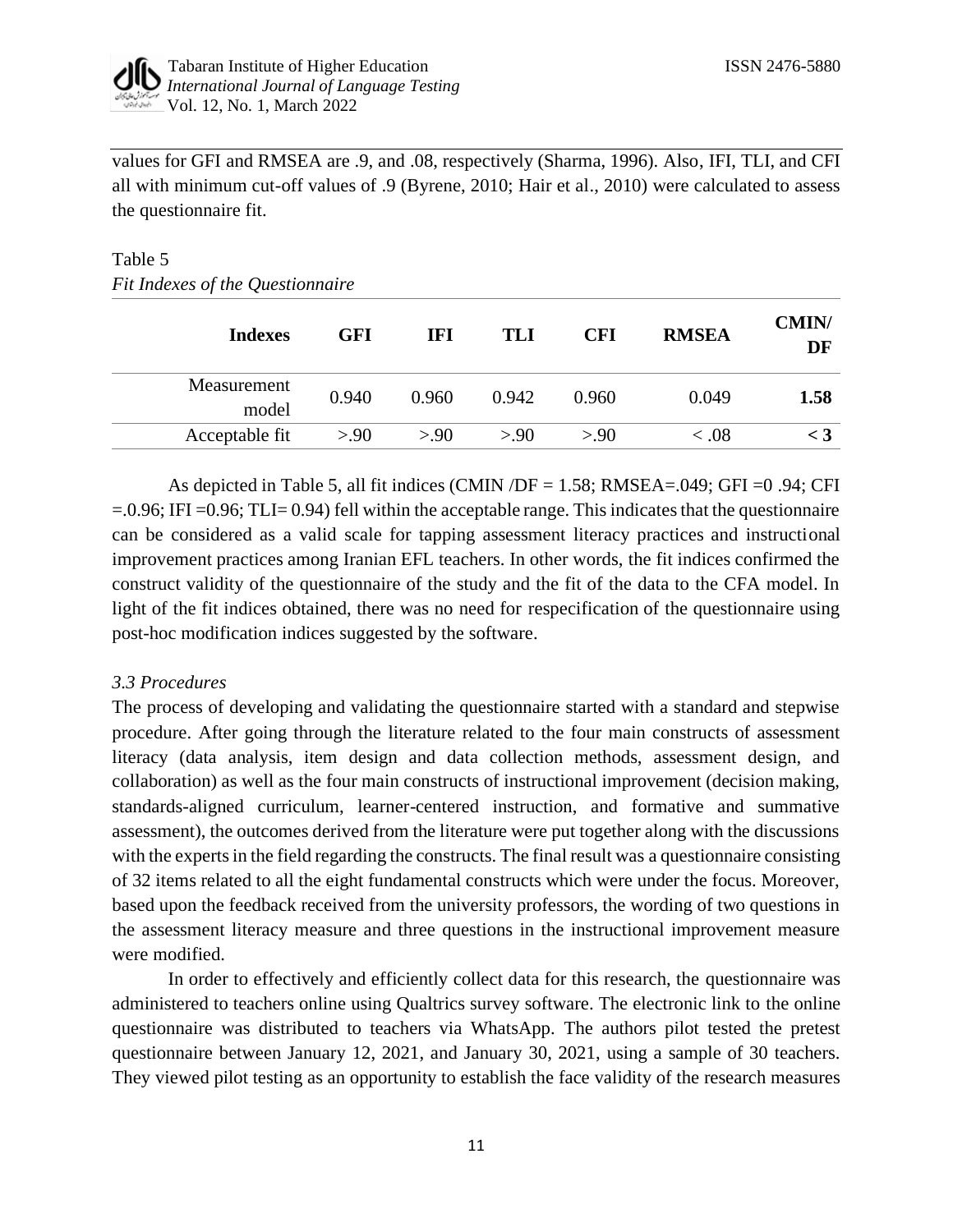

and refine certain items. The solicitation electronic link, informing target population members about the study and encouraging them to participate, was distributed on February 22, 2021.

Data from the questionnaire was captured in a spreadsheet capable of being analyzed by the SPSS statistical software. SPSS was then used to test correlations and to define indicators for the relationships studied. The subject area data from Section 2 of the questionnaire was analyzed using SPSS as categorical data. Descriptive statistics were reported to compare the frequencies of each subject area. These constructs were used with the data from Section 3 in a one-way ANOVA test. The data from Section 3 of the questionnaire for each respondent was collected in SPSS as ordinal data on a scale from 1-5. The mean is reported for each construct as well as the variables to determine the rates in which teachers from each subject area practice the components of assessment literacy as well as the components of instructional improvement.

In order to explore the relationship between assessment literacy practices and instructional improvement practices, a composite score for each respondent's constructs was generated by calculating the mean from all items in each category. This composite score for each construct was reported on a continuous scale from 1-5 along with the measure of variability. Using this method, there are a total of two scores for Section 3 of the survey for each respondent; one for assessment literacy practices and one for instructional improvement practices.

Since the mean scores are reported on a continuous scale, a Pearson correlation is appropriate for this analysis (Salkind, 2011). Correlations were used to determine if a positive relationship exists between assessment literacy practices and instructional improvement practices for teachers in each subject area. A correlation coefficient was generated comparing the scores for each group of subject area teachers to determine if a positive relationship exists between assessment literacy and instructional improvement for each subject area. The data was analyzed in the context of subject area constructs from Section 2 in order to examine if teachers differ in their use of assessment literacy practices to improve instruction. A one-way ANOVA was performed in order to determine if the scores indicate a significant difference in the use of assessment literacy practices and instructional improvement between the different subject areas.

#### **4. Results**

The first research question asked, "Is there a relationship between assessment literacy and instructional improvement among high school teachers of English, math, science, and social studies?" Assessment Literacy is the independent variable and Instructional Improvement is the dependent variable in the study. The relationship between the two variables was measured using Pearson's Product correlations. Pearson's correlations were run between the Assessment Literacy and Instructional Improvement scores for all respondents and are reported for each subject area (see Table 6).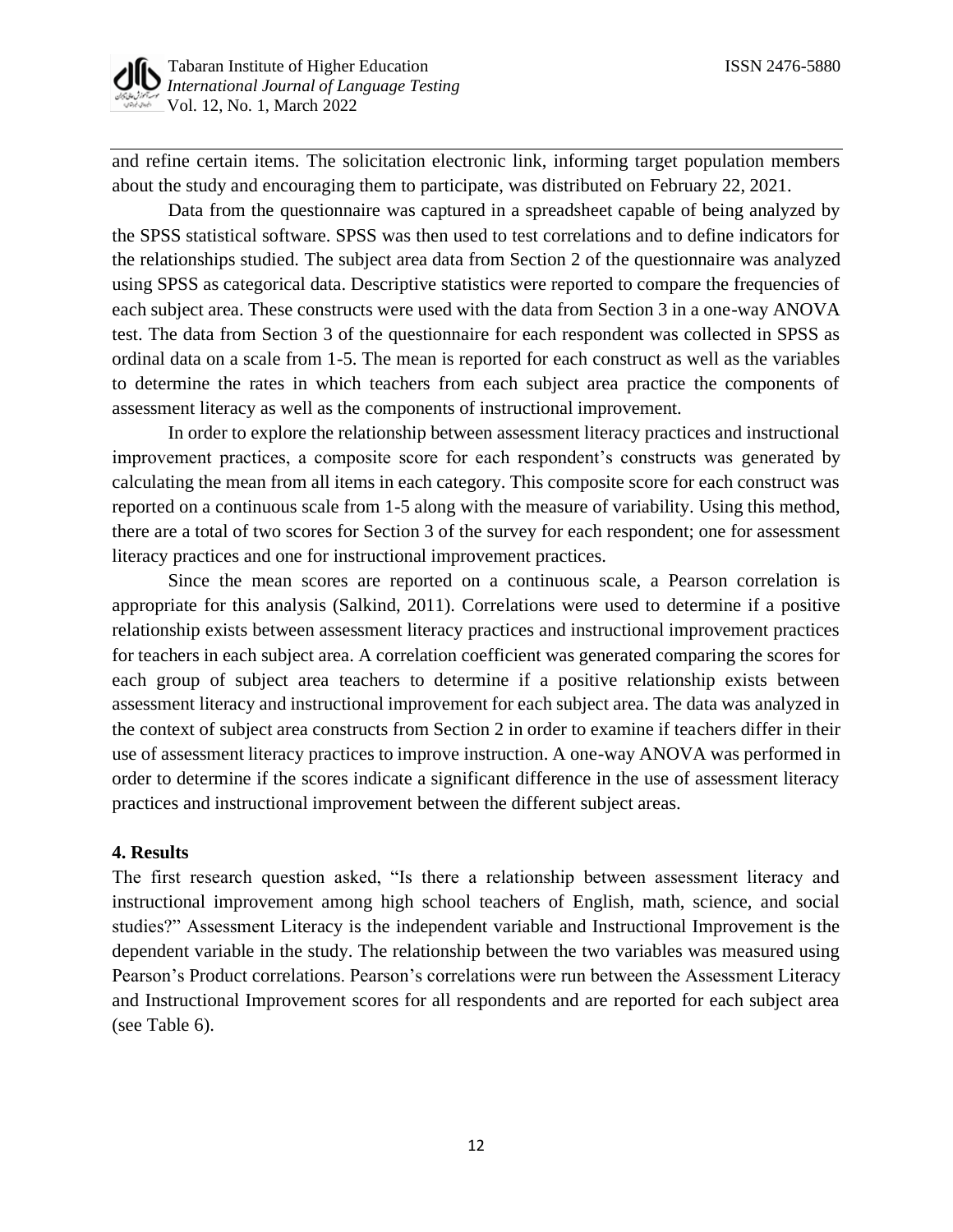

#### Table 6

*Pearson Correlations between Instructional Improvement and Assessment Literacy by Subject Area*

| Instructional improvement | Assessment literacy |        |          |                |  |  |
|---------------------------|---------------------|--------|----------|----------------|--|--|
|                           | English             | Math   | Science  | Social studies |  |  |
| English                   | $.76***$            |        |          |                |  |  |
| Math                      |                     | $.51*$ |          |                |  |  |
| Science                   |                     |        | $.65***$ |                |  |  |
| Social studies            |                     |        |          | $.64*$         |  |  |

*Note.* \*=statistically significant at p ≤ .05 level; \*\*\*= statistically significant at p < .001 level

For English teachers, there was a statistically significant, strong relationship between assessment literacy practices and instructional improvement practices among the teachers,  $r(46) = .76$ ,  $p <$ .001, with practices in assessment literacy explaining 58.3% of the variation in instructional improvement practices.

For math teachers, there was a statistically significant, moderately strong relationship between assessment literacy practices and instructional improvement practices among the teachers,  $r(22) = .51$ ,  $p = .011$ , with practices in assessment literacy explaining 26.2% of the variation in instructional improvement practices.

For science teachers, there was a statistically significant, moderately strong relationship between assessment literacy practices and instructional improvement practices among the teachers,  $r(42) = .65$ ,  $p < .001$ , with practices in assessment literacy explaining 42.3% of the variation in instructional improvement practices.

 For social studies teachers, there was a statistically significant, moderately strong relationship between assessment literacy practices and instructional improvement practices among the teachers,  $r(34) = .64$ ,  $p < .001$ , with practices in assessment literacy explaining 40.7% of the variation in instructional improvement practices.

The second research question asked, "Is there a significant difference between high school teachers of English, math, science, and social studies in their use of assessment literacy practices and instructional improvement practices?" To answer this question, one-way ANOVA tests were conducted to determine if teachers' use of assessment literacy practices and instructional improvement practices were significantly different for respondents in each subject area.

*4.1 Assessment Literacy Practices*

A one-way ANOVA test was conducted to determine if teachers' use of assessment literacy practices was significantly different for respondents in each subject area. Levene's test for homogeneity of variances confirmed the homogeneity of variances ( $p = .255$ ). Data are presented as ± standard deviation. Use of assessment literacy practices differed between English teachers (*M*  = 3.81, *SD* = .59), math teachers (*M* = 3.49, *SD* = .54), science teachers (*M* = 3.84, *SD* =.48) and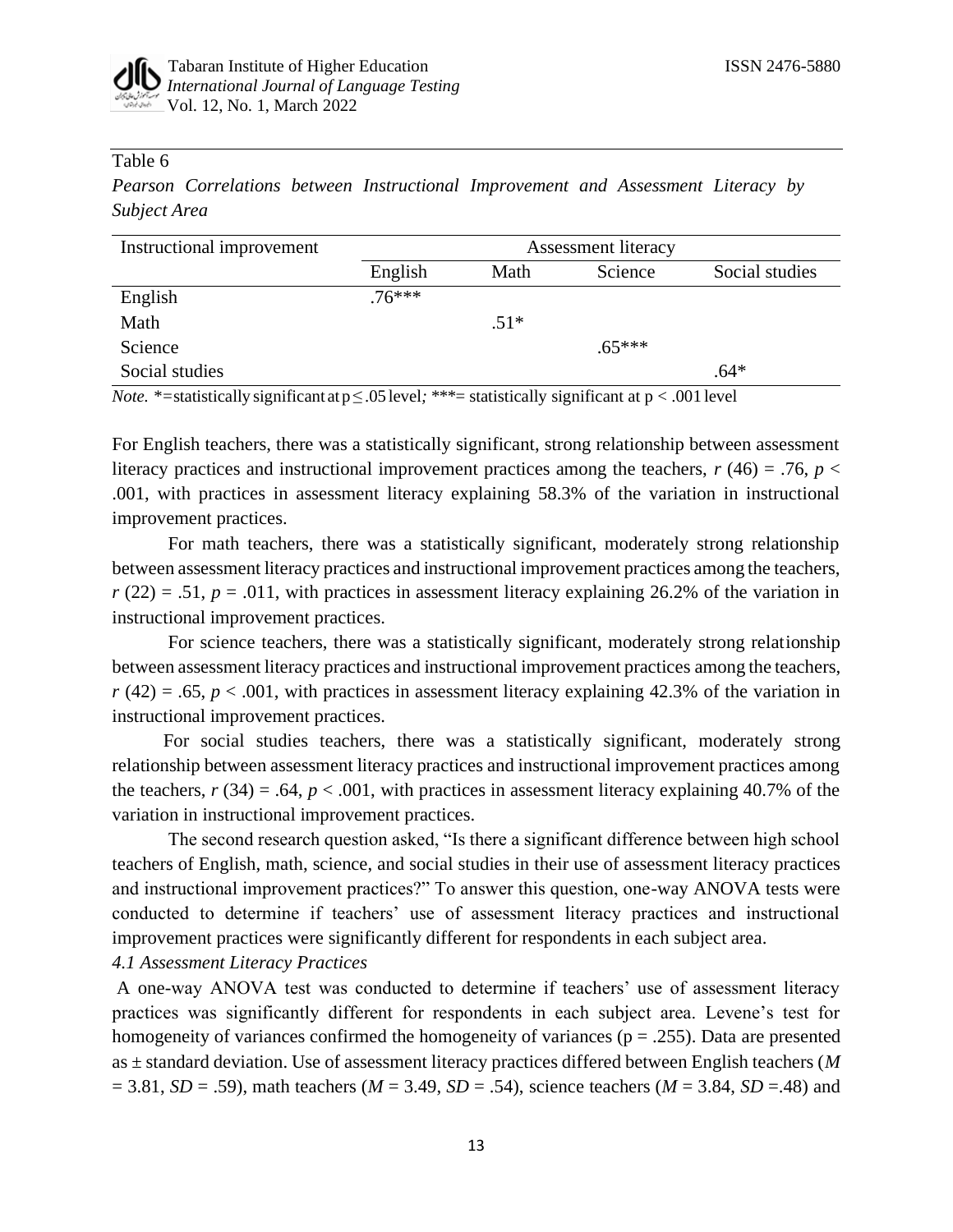

social studies teachers ( $M = 3.78$ ,  $SD = .66$ ). There were no statistically significant differences in assessment literacy scores between the different subject areas,  $F(3, 148) = 2.205$ ,  $p = .090$ ,  $y^2 =$ .043. The ANOVA results are presented in Table 7.

Table 7

*Results of ANOVA for Assessment Literacy Across Subject Areas*

|            | Results of the other per this cosment Lucrucy Heross Subject Hreus |  |      |      |     |  |  |
|------------|--------------------------------------------------------------------|--|------|------|-----|--|--|
| Construct  | Sum of                                                             |  | Mean |      | Sig |  |  |
|            | Squares                                                            |  |      |      |     |  |  |
| Assessment | 2.18                                                               |  |      | 2.20 | .09 |  |  |
| Literacy   |                                                                    |  |      |      |     |  |  |

Because the differences in group means were not statistically significant ( $p = .09$ ), the subject area makes no statistically significant difference in the use of assessment literacy practices. *4.2 Instructional Improvement*

A one-way ANOVA test was carried out to determine if teachers' use of instructional improvement practices was significantly different for respondents in each subject area. Levene's test for homogeneity of variances confirmed homogeneity of variances ( $p = .234$ ). Data is presented as  $\pm$ standard deviation. Use of instructional improvement practices differed between English teachers (*M* = 4.02, *SD* = .52), math teachers (*M* = 3.89, *SD* = .55), science teachers (*M*= 4.04, *SD* = .54) and social studies teachers ( $M = 4.06$ ,  $SD = .65$ ). There were no statistically significant differences in assessment literacy scores between the different subject areas, F (3, 148) = .512, p = .675,  $v^2$  = .010. The ANOVA results are presented in Table 8.

Table 8 *Results of ANOVA for Instructional Improvement Across Subject Areas*

| Construct  | $\cdot$<br>Sum of | uı | Mean |     | Sig  |  |
|------------|-------------------|----|------|-----|------|--|
|            | <b>Squares</b>    |    |      |     |      |  |
| Assessment | .49               |    | .10  | ٠., | ، 0. |  |
| Literacy   |                   |    |      |     |      |  |

Because the group means were not statistically significantly different ( $p = .67$ ), the subject area makes no statistically significant difference in the use of assessment literacy practices.

# **5. Discussion**

EFL teachers spend nearly half of their time assessing students' performance. Thus, teachers need to be literate in language assessment as regards how to construct a test or recognize the appropriate method to assess their students' learning. This study was thus conducted to investigate teacher assessment literacy and instructional improvement. After a meticulous study of the relevant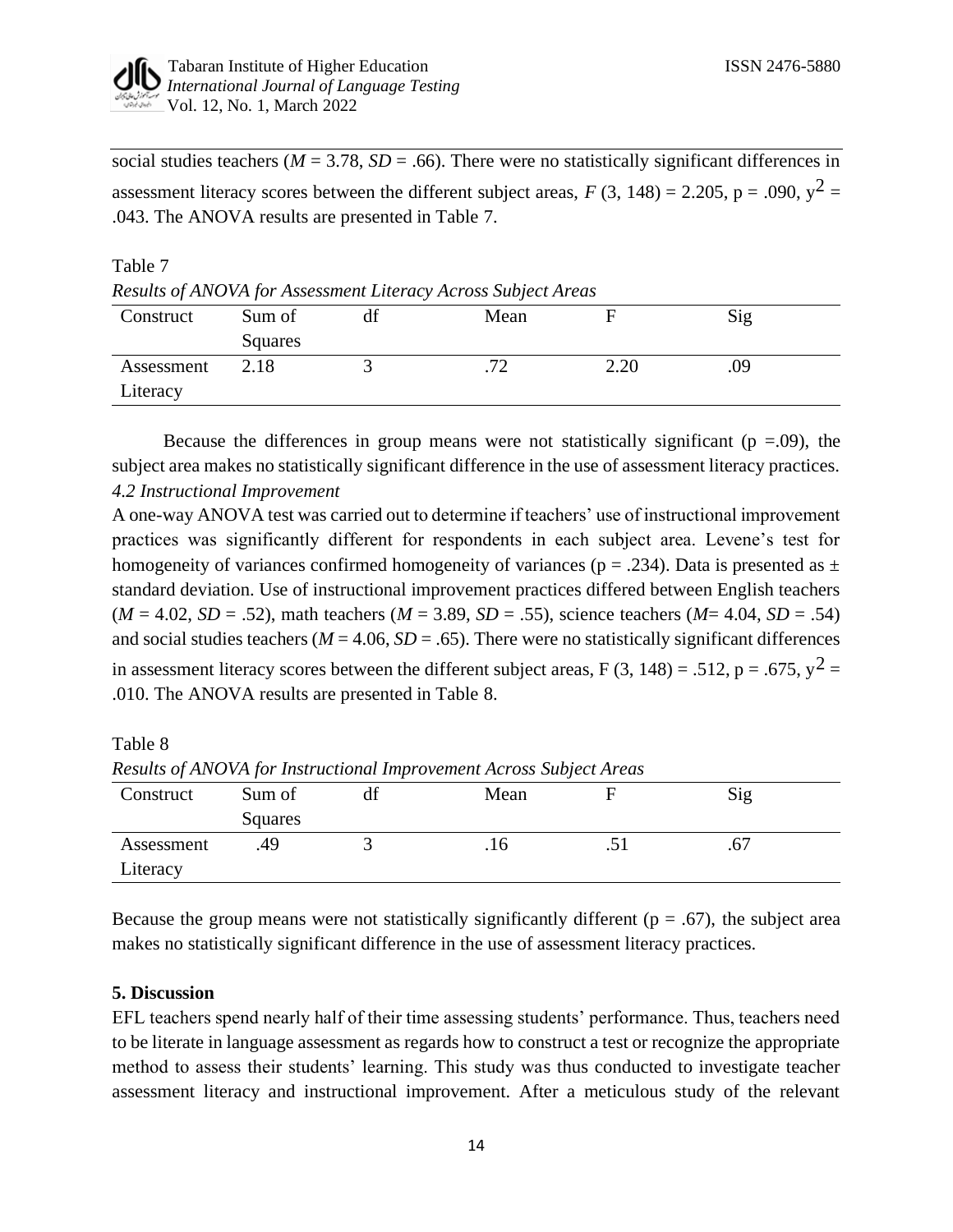

literature, two research questions were raised. The first one inspected "Is there a relationship between assessment literacy and instructional improvement among high school teachers of English, math, science, and social studies?" To answer this research question, Pearson's Product Correlations were used. The data correlating the assessment literacy and instructional improvement variables for each subject showed that there was a statistically positive relationship between teachers who use assessment literacy practices and those who use instructional improvement practices in the classrooms across each of the four subject areas. This showed that regardless of the subject area, the more teachers use best practices of assessment literacy in the classroom, the more they will employ instructional improvement practices. The findings are in line with Pearson et al.'s (2015) study suggesting that assessment literacy is crucial for designing effective science assessments and that instructional improvement of teachers affect their assessment literacy.

One caveat for this type of correlation is that it is dependent upon realizing that an understanding of assessment literacy should come before the instructional improvements under the tenets of backward design. This is in congruence with Wiggins and McTighe (1998), and Stiggin's (2008) manifesto on balanced literacy assessment proposing that teachers' better understanding of assessment literacy will enable them to step toward enduring instructional improvements.

If teachers are using assessment literacy well, they must collaborate ahead of time on how the assessments will be designed, keeping the outcomes in mind. Understanding the objectives and outcomes of student learning must come first, followed by formative assessments carefully designed to measure those objectives and outcomes. Once the data from those assessments are analyzed, broader instructional improvement practices, such as selecting teaching strategies and content for students, can be selected. The assessment data drives instruction and student learning.

However, because the teachers who design the tests are also the ones giving the instruction, it becomes very easy to fall into a "teach to the test" mentality where instruction is emphasized in areas that will be tested. Teachers will design tests only around concepts they want to teach rather than what the standards-aligned curriculum requires. The alignment of curriculum and instruction driving assessment and student learning is a legitimate concern that has been plaguing education systems for many years. This agrees with Guskey's (2009) and Ainsworth's (2003) call for teachers to first adhere to a standards-aligned curriculum as part of improving instruction.

Collaborative discussions regarding curriculum planning and student-centered instructional strategies should not revolve around how to modify assessments to meet teacher preferences or merely allow students to only get a higher score. Rather, designing assessments that best measure learning based on the content standards should evolve with quality teacher understanding and training. Discussions about creating appropriate instructional practices can then follow when the common assessment terms of how learning will be measured are agreed upon by all teachers.

There is a subtle difference that requires a shift from teachers' preferences to repeat practices based on their familiarity to meeting the needs of student learning. In some districts, this will require very crucial conversations between educators of all levels to ensure intentions,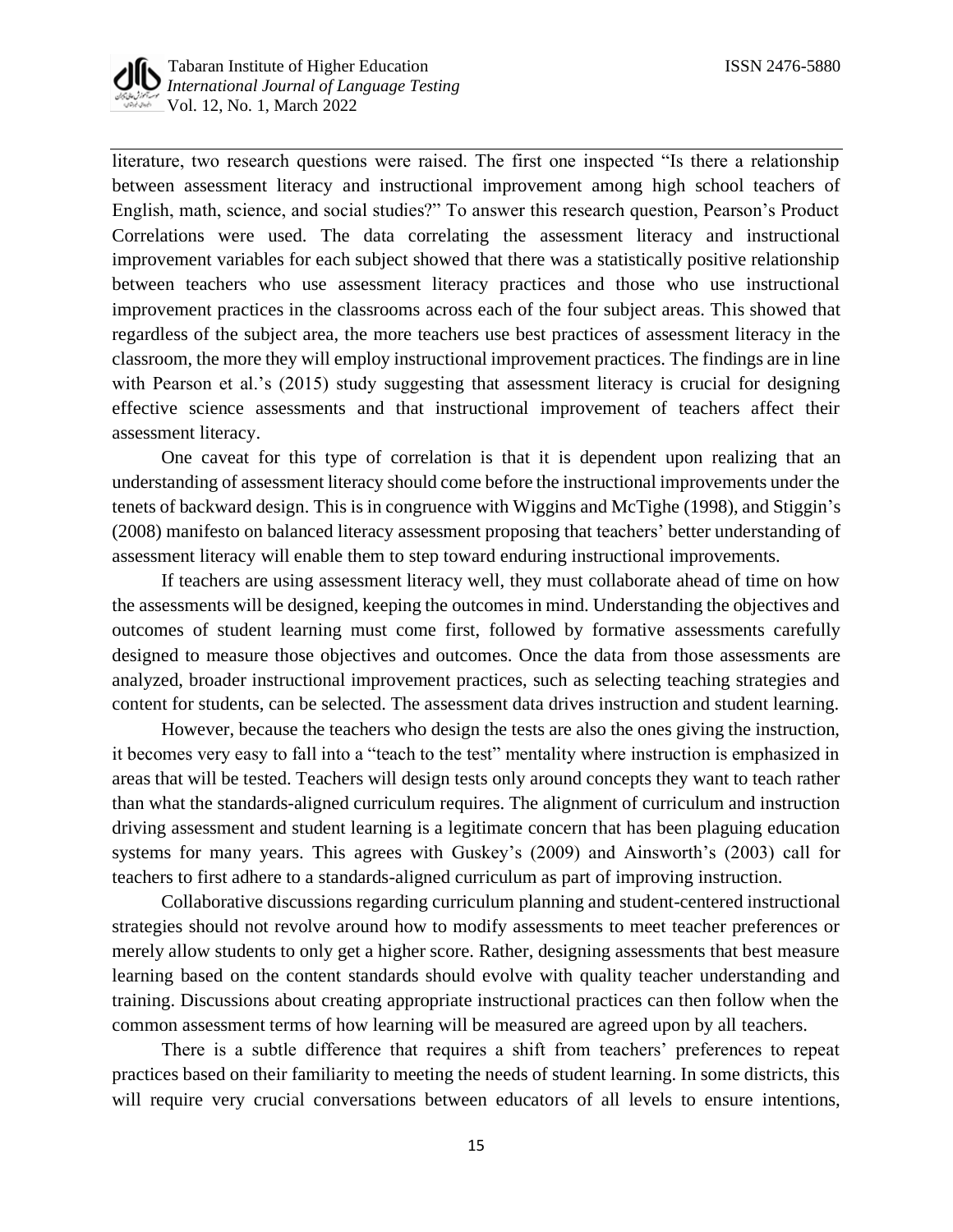

expectations, and understanding of assessment design are driving selection and use of effective instructional practices and not vice versa. Standards-aligned curriculum, assessment, and instructional practices based on learning standards are the heart of the relationship between assessment literacy and instructional improvement.

The second research question inquired "To what extent do high school teachers of English, math, science, and social studies differ in their use of assessment literacy practices and instructional improvement practices?" The subject area shows no statistically significant differences for scores of assessment literacy practices or instructional improvement practices. There are variations in each subject's use of the practices, as seen through the descriptive statistics but they are not enough to justify the statement that one subject seems to be better suited to particular assessment literacy and instructional practices than another. This is in keeping with theories proposing that the benefits of assessment and instructional practices apply to all subject areas (Popham, 2006; Stiggins, 2008). Nevertheless, the findings are incongruent with Salkind's (2011) research who argued that math teachers need solid assessment literacy compared with teachers from other fields of study. In addition, the findings are contrary to Watmani et al.'s (2020) study which revealed the superiority of EFL teachers with an English teaching background over those without such background in terms of their assessment literacy and perceptions of Assessment Literacy components. The findings of this study, however, revealed no statistically significant difference among teachers of the four fields of study mentioned in terms of their assessment literacy.

Knowing vocabulary and plot characteristics does not mean that one comprehends everything they read. Understanding the nature of numbers does not ensure math fluency. Appreciating the scientific method does not make one a scientist. In the same vein, teachers with an understanding of assessment are not necessarily assessment literate. The difference lies in practice. While the findings of this study indicate that teachers are putting elements of assessment literacy into practice in their classrooms, it also shows that these practices are not always being used. This reduced amount of practice illustrates two primary issues: teachers are not understanding what assessment literacy practices are or how to apply them into instruction, and teachers are not progressing or being monitored in the effective use of assessment practices.

The data clearly shows that because of the positive correlative relationship between the two variables, teachers who use assessment literacy practices in their classrooms are more likely to get involved into instructional improvement practices in their classrooms. This aligns with and reinforces Popham's theories about teachers' needs for assessment literacy and conforms with Stiggins' theories that assessment literacy is an integral part of the learning and teaching process. These theories indicate that practicing assessment literacy is crucial for teachers to be effective in the classroom, and the data from this study supports and reinforces those theories. The results of this study indicate that understanding and using assessment literacy is an area of focus for schools' professional development systems.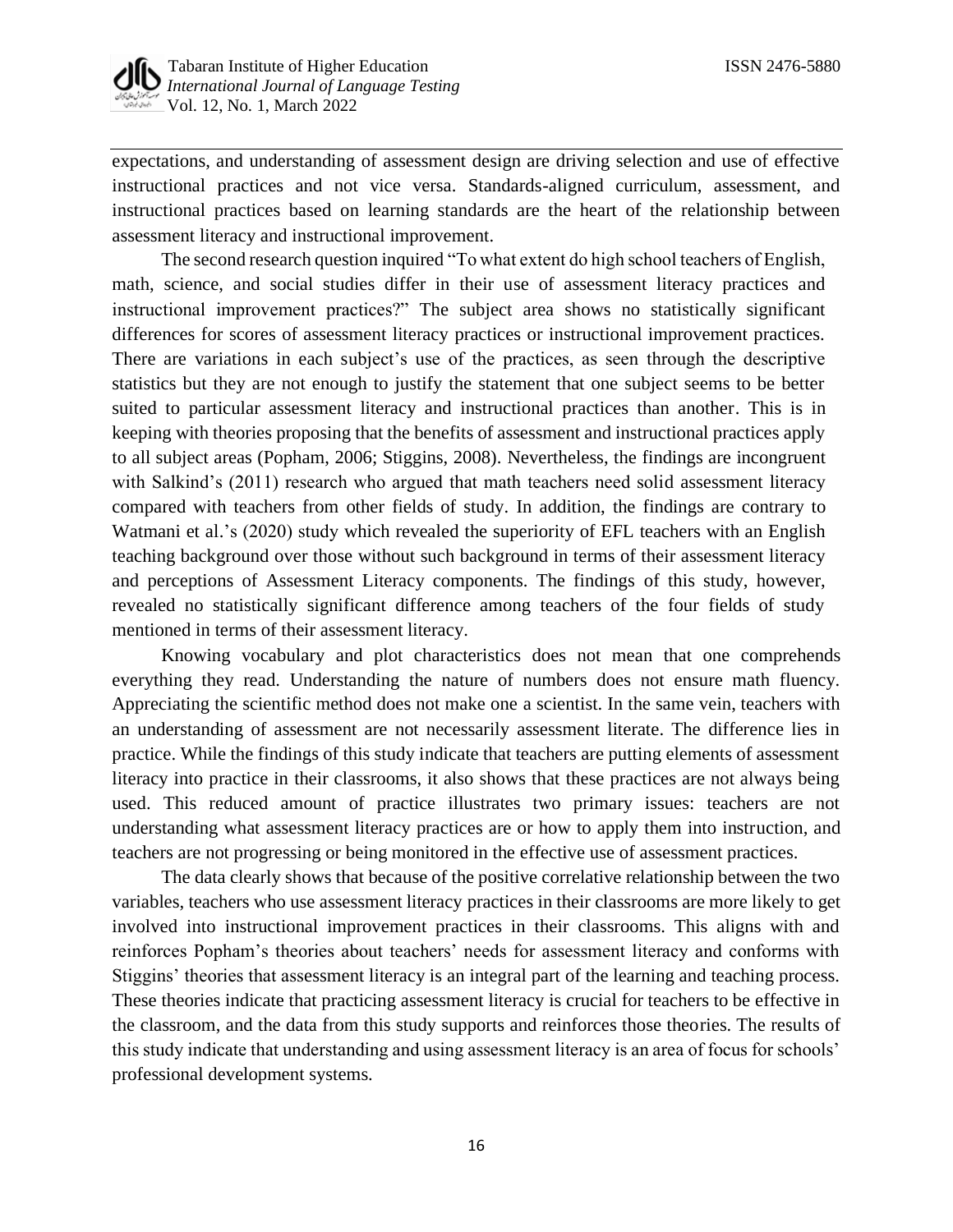

At the earliest phases of a teacher's career, it is important that assessment literacy practices are specifically taught and reinforced so new teachers walk into their classrooms with effective tools for improving instruction at their disposal. Teacher preparation programs should investigate the rigor of their assessment theory coursework. They also should investigate the possibility of including projects that require future teachers not only to demonstrate their understanding of effective assessment practices but also how such practices lead to greater instructional improvement. However, teaching and reinforcing these practices are not solely the domain of teacher preparation programs.

Practicing teachers may know that collaboration, assessment design, and data analysis practices are good to use in their classrooms, but without ongoing coaching and development in their use, those practices tend to fall by the wayside. Administrators must ensure they are at least as familiar with the practices of assessment literacy as they expect their teachers to be and must then work to ensure that their teachers are understanding and implementing those same practices through continued professionaldevelopment.

This study shows, however, that due to the strong connection between Popham's assessment-centric theories, Ainsworth's theories on standards-aligned curriculum, and Stiggins' theories about needing effective implementation of both formative and summative assessments in the classroom, teachers need to understand and to use assessment literacy, in order to practice instructional improvement in the classroom. Yet, those practices cannot be developed and used in isolation regardless of instructional improvement outcomes. The two become linked through the use of a standards-aligned curriculum**.** This finding is in line with Wiggins and McTighe (1998), Ainsworth (2003), and Guskey (2009) who proposed that by linking assessment literacy to instructional improvement practices, teachers will understand the standards-based outcome of a task before beginning the task. Whether the task is designing an assessment or using a specific instructional practice, ongoing professional development systems should include training and reference as to how to use standards to connect assessment literacy practices with instructional improvement practices to have the biggest impact.

Simply teaching within a subject area has no statistically significant impact on the use of assessment literacy practices or instructional improvement practices in the classroom. As schools and districts design ongoing professional development training programs, it follows that due to the positive relationship between assessment literacy and instructional improvement, a focus on developing and promoting assessment literacy practices benefits all teachers. Based on this research, schools and districts will benefit by devoting time, energy, and resources into developing the assessment literacy practices of all teachers in order to see an increase in the use of best instructional improvement practices in all classrooms, regardless of the subject area. Because the subject area has no significant bearing on the improvement, schools may find it useful to implement professional development for assessments in cross-curricular teams, so those who need to become more assessment literate will do so from the best practitioners of assessment rather than just their departmental peers.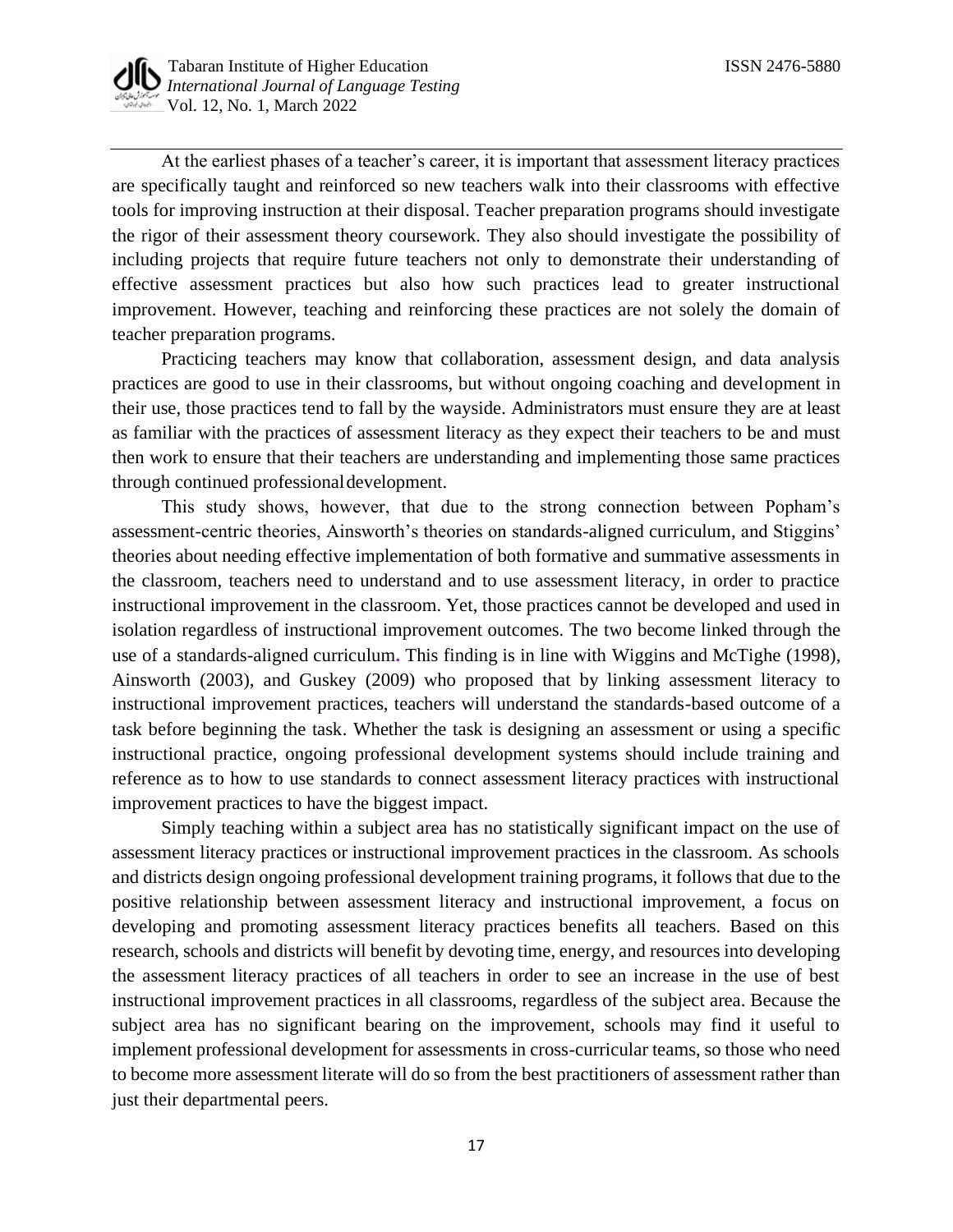

Being assessment literate is more than just testing students and collecting data. It is about what we do with that data which matters. The simple solution for teachers and schools is to rely on assessment companies and publishers to create student assessments, the conditions for administering them, the formulas for analyzing the data, and the measures of judging student success or failure. That simple solution, however, is not the best practice. Teachers must realize the importance of being assessment literate, and the positive impacts it has on their students, their professions, and the future of education. The value of education demands assessment literacy from those who practice it most – teachers in the classroom. Wiggins and McTighe (1998) asked, "How will we know if students have achieved the desired results and met the standards?" (p. 12). With a better understanding of assessment literacy in their toolkit, teachers will have the knowledge, data, and capability to answer that question each and every day.

### **6. Conclusion**

The findings of these studies reveal teachers' lack of knowledge in assessment areas and propose extensive training for teachers to improve their level of understanding of assessment areas. On the other hand, research studies have limitations. When people are asked whether more knowledge is required about a topic, they might answer positively, influenced by their fear of being considered unprofessional or simply by their interest. Apart from theoretical implications, this study also bears some pedagogical implications. Language policy-makers and assessment experts should try their best to familiarize teachers with the recent views of assessment literacy. Teachers should also have the opportunity to employ principles of assessment literacy in their pedagogy and development. It is also recommended that schools and universities run special courses that familiarize teachers with the theories and practices of assessment literacy.

This study specifically looked at the link between assessment literacy practices and instructional practices in the classroom in a correlational study and was not designed to determine causation behind such practices. Further research, therefore, should continue to investigate the specific reasons as to why teachers use or do not use specific practices in their classrooms to further explain the results of the survey data revealed in this study. If it follows that assessment literacy practices lead to more instructional improvement practices, knowing why teachers do not use specific assessment practices would add to this investigation. Qualitative or mixed-methods studies would be appropriate to continue this line of research.

#### **Declaration of Conflicting Interests**

The author(s) declared no potential conflicts of interest with respect to the research, authorship, and/or publication of this article.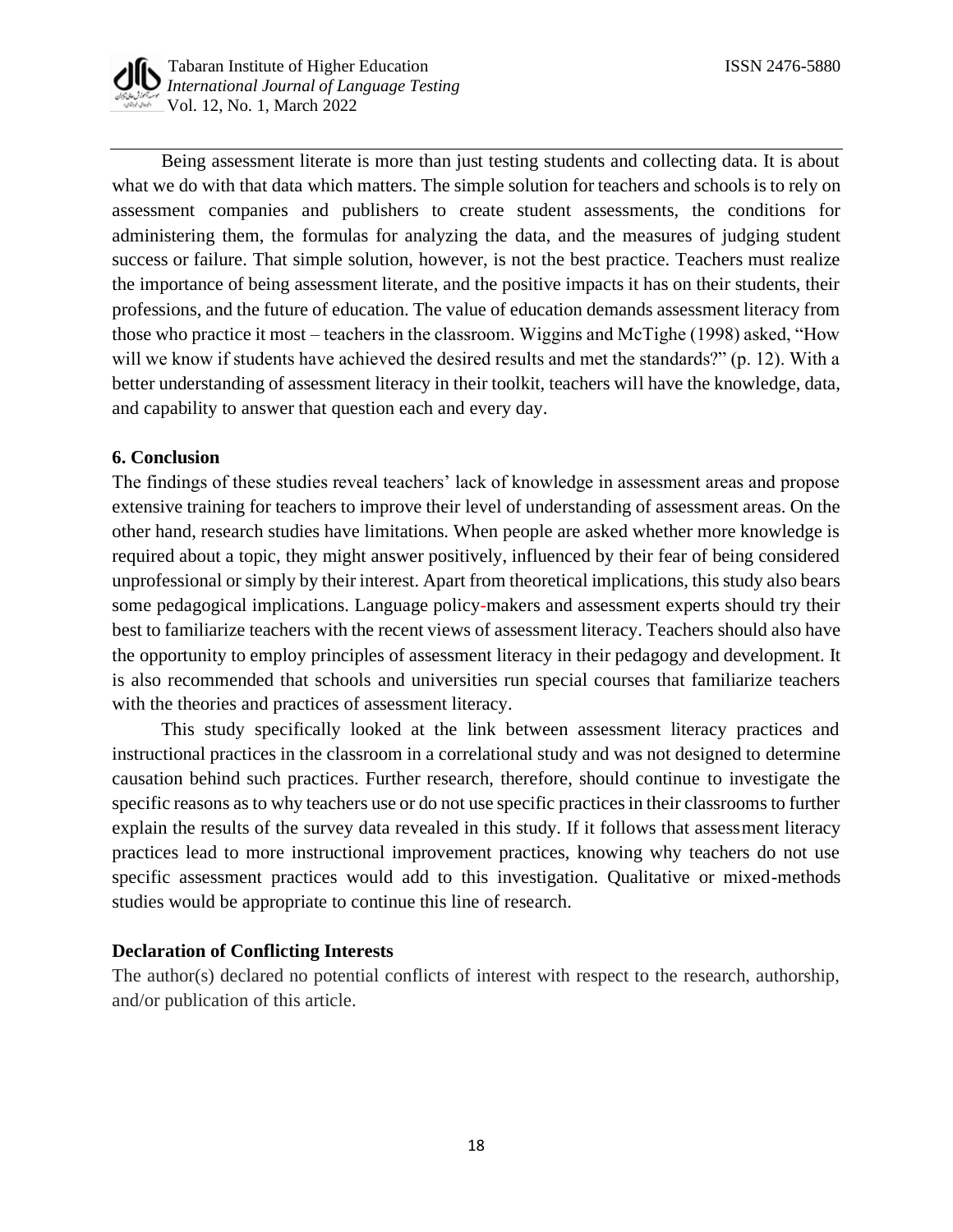

### **References**

- Ainsworth, L. (2003). *"Unwrapping" the standards: A simple process to make standards manageable.* Englewood, CO: Lead and Learn Press.
- Alemi, M., Miri, M., & Mozafarnezhad, A. (2019). Investigating the effects of online concurrent group dynamic assessment on enhancing grammatical accuracy of EFL Learners. Tabaran Institute of Higher Education. *International Journal of Language Testing, 9*(2), 29-43.
- Black, P., & Wiliam, D. (1998). Assessment and classroom learning. Assessment in Education. *Principles, Policy and Practice, 5*(1), 7-23.
- Black, P., & Wiliam, D. (2006). Developing a theory of formative assessment. In J. Gardner (Ed.), *Assessment and learning* (pp. 81-100). London: Sage.
- Brookhart, S. M. (2011). Educational assessment knowledge and skills for teachers. *Educational Measurement: Issues and Practice, 30*(1), 3-12.
- Buchanan, T. (2000). The efficacy of a World-Wide-Web mediated formative assessment. *Journal of Computer Assisted Learning, 16*(9), 193-200.
- Byrene, B. M. (2010). *Structural equation modeling with AMOS: Basic concepts, applications, and programming (multivariate applications series)*. New York: Taylor & Francis Group*.*
- Campbell, C., & Collins, V. L. (2007). Identifying essential topics in general and special education introductory assessment textbooks. *Educational Measurement: Issues and Practice, 26*(1), 9–18.
- Chan, C. & Luo, J. (2020). An exploratory study on teacher assessment literacy: Do novice university teachers know how to assess students' written reflection? *Teachers and Teaching, 26*(2), 214-228.
- Creswell, J. W. (2012). *Qualitative inquiry and research design: Choosing among five approaches.* Thousand Oaks, California, USA: Sage.
- DeLuca, C. (2012). Preparing teachers for the age of accountability: Toward a framework for assessment education. *Action in Teacher Education, 34*(5), 576–591.
- Estaji, M. & Ghiasvand, F. (2021). Assessment perceptions and practices in academic domain: The design and validation of an assessment identity questionnaire (TAIQ) for EFL teachers. Tabaran Institute of Higher Education. *International Journal of Language Testing, 11*(1), 103-131.
- Fan, Y. C., Wang, T. H., & Wang, K. H. (2011). A web-based model for developing assessment literacy of secondary in-service teachers. *Computers in Education, 57*(2), 1727–1740.
- Giraldo, F., & Murcia, D. (2019). Language assessment literacy and the professional development of pre-service language teachers. *Colombian Applied Linguistics Journal*, *21*(2), 162-185. <https://doi.org/10.14483/22487085.14514>
- Gotch, C. M., & French, B. F. (2014). A systematic review of assessment literacy measures. *Educational Measurement: Issues and Practice, 33*(4), 14-18.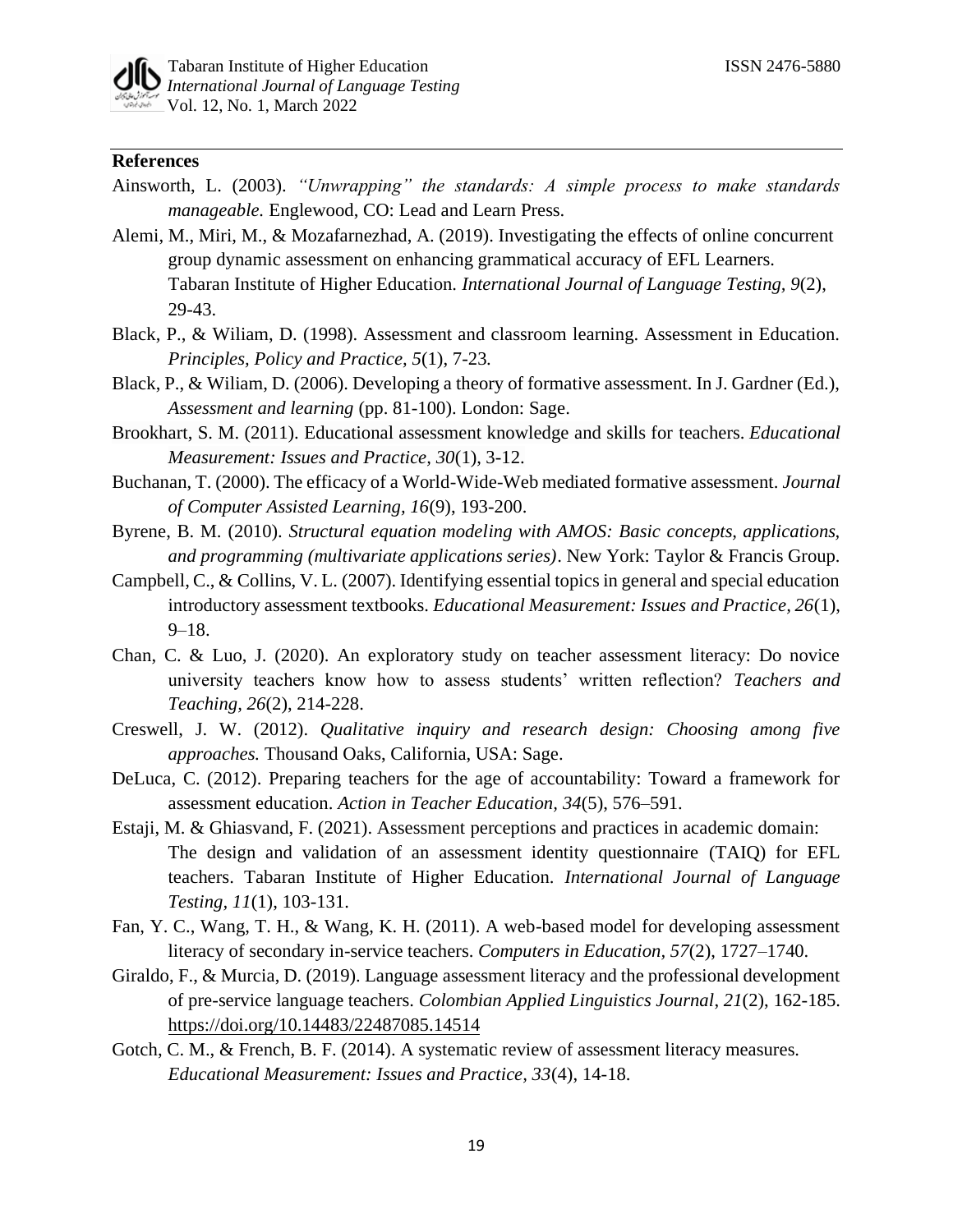- Greenberg, J., & Walsh, K. (2012). *What teacher preparation programs teach about K-12 assessment: A review.* Washington, DC: National Council on Teacher Quality.
- Guskey, T. (2009). Closing the knowledge gap on effective professional development. *Educational Horizons, 87*(4), 224-233.
- Hair, J. F., Black, W. C., Babin, B. J., & Anderson, R. E. (2010). *Multivariate data analysis.* New Jersey: Pearson Prentice Hall.
- Harding, L., & Kremmel, B. (2016). Teacher assessment literacy and professional development. In D. Tsagari & J. Banerjee (Eds.), *Handbook of second language assessment* (pp. 413– 428). De Gruyter Mouton. https:// doi.org/10.1515/9781614513827-027
- Herman, J. L., Webb, N. M., & Zuniga, S. A. (2007). Measurement issues in the alignment of standards and assessments. *Applied Measurement in Education, 20*(6), 101–126. doi:10.1080/08957340709336732
- Hill, M. F., Ell, F., Grudnoff, L., & Limbrick, L. (2014). Practice what you preach: Initial teacher education students learning about assessment. *Assessment Matters, 7*(2), 90–112.
- Kline, R. B. (2011). *Principles and practice of structural equation modeling (3rd ed.)*. New York: Guilford Publication.
- Lam, R. (2015). Language assessment training in Hong Kong: Implications for language assessment literacy. *Language Testing, 32*(2), 169–197.
- Leahy, S., & Wiliam, D. (2012). From teachers to schools: Scaling up professional development for formative assessment. In J. Gardner (Ed.), *Assessment and learning* (pp. 49–72). London: SAGE.
- Lynn, M. R. (1986). Determination and quantification of content validity. *Nursing Research, 36*(6), 382-385.
- Malone, M. E. (2013). The essentials of assessment literacy: Contrasts between testers and users. *Language Testing, 30*(3), 329–344.
- Nurdiana, L. (2020). Language teacher assessment literacy: A current review. *Journal of English Language and Culture, 11*(1), 66-74.
- Pearson, P. D., Knight, A. M., Cannady, M. A., Henderson, J. B., & Mcneill, K. L. (2015). Assessment at the intersection of science and literacy. *Theory into Practice*, *14*(5), 228- 237. doi:10.1080/00405841.2015.1044372
- Popham, W. J. (2006). Needed: A dose of assessment literacy. *Educational Leadership, 63*(6), 84- 85.
- Popham, W. J. (2009). Assessment literacy for teachers: Faddish or fundamental? *Theory into Practice, 48*(1), 4–11.
- Sadler, D. R. (1989). Formative assessment and the design of instructional systems. *Instructional Science, 18*(3), 119-140.
- Salkind, N. (2011). *Internal and external validity.* The SAGE dictionary of quantitative management research, pp. 148-149.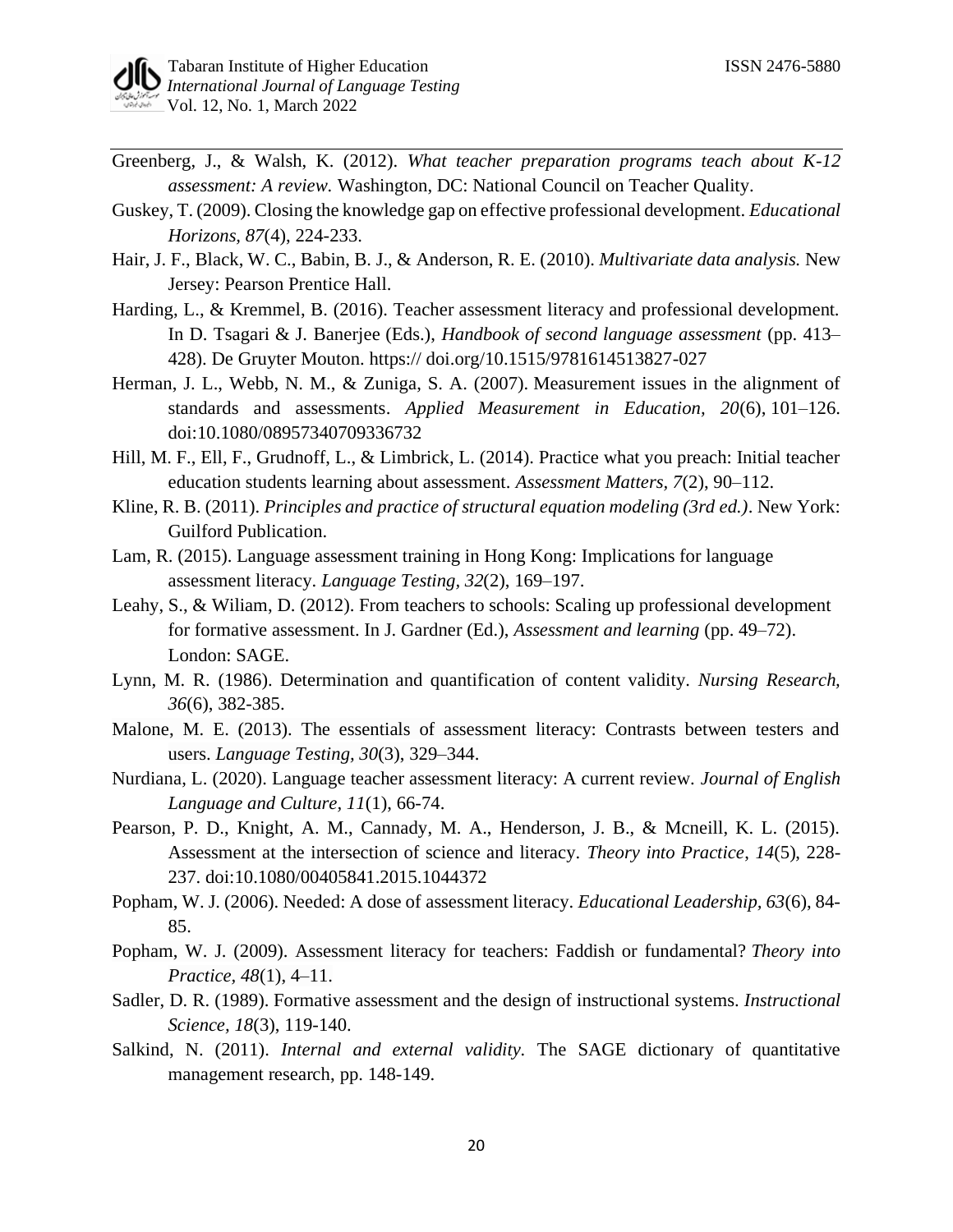- Schneider, M. C., & Randel, B. (2010). Research on characteristics of effective professional development programs for enhancing educators' skills in formative assessment. In H. L. Andrade & G. J. Cizek (Eds.), *Handbook of formative assessment* (pp. 251–276). New York: Routledge.
- Sharma, S. (1996). *Applied multivariate techniques*. John Wiley & Sons Inc., New York.
- Smith, K. (2011). Professional development of teachers as prerequisite for EFL to be successfully implemented in the classroom. *Studies in Educational Evaluation, 37*(1), 55–61.
- Stiggins, R. J. (2002). Assessment Crisis: The absence of assessment FOR learning. *Phi Delta Kappan, 83*(10), 758-765.
- Stiggins, R. J. (2008). *Assessment manifesto: A call for the development of balanced assessment systems.* Portland, OR: ETS Assessment Training Institute.
- Stiggins, R. J. (2010). Essential formative assessment competencies for teachers and school leaders. In H. L. Andrade & G. J. Cizek (Eds.), *Handbook of formative assessment* (pp. 233–250). New York, NY: Taylor & Francis.
- Velan, G. M., Rakesh, K. K., Mark, D., & Wakefield, D. (2002). Web-based self-assessments in Pathology with question perception. *Pathology, 34* (3), 282-284.
- Vogt, K., & Tsagari, D. (2014). Assessment literacy of foreign language teachers: Findings of a European study. *Language Assessment Quarterly*, *11*(4), 374–402.
- Walter, S. (2006). Instructional improvement: Building capacity for the professional development of librarians as teachers. *References & User Services Quarterly, 45* (3), 1-20.
- Waltz, C. F., & Bausell, R. B. (1981). *Nursing research: Design, statistics, and computer analysis*. Philadelphia: FA Davis Company.
- Watmani, R., Asadollahfam, H., & Behin, B. (2020). Demystifying language assessment literacy among high school teachers of English as a foreign language in Iran: Implications for teacher education reforms. Tabaran Institute of Higher Education. *International Journal of Language Testing, 10*(2), 129-144.
- Wiggins, G., & McTighe, J. (1998). *Understanding by design.* Alexandria, VA: Association for Supervision and Curriculum Development.
- Xie, Q., & Tan, S. (2019). Preparing primary English teachers in Hong Kong: Focusing on language assessment literacy. *The Journal of Asia TEFL*, *16*(2), 653–673. https://doi. org/10.18823/asiatefl.2019.16.2.14.653

### **Appendix: Teacher Assessment Literacy and Instructional Improvement Survey**

This research focuses on an investigation of the impact of assessment literacy on instructional improvement in public high school classrooms. For this study, assessment literacy refers to the process of understanding and using assessments as needed for the performance of your responsibilities as a classroom teacher. Instructional improvement refers to the practices of teachers to help students meet educational outcomes.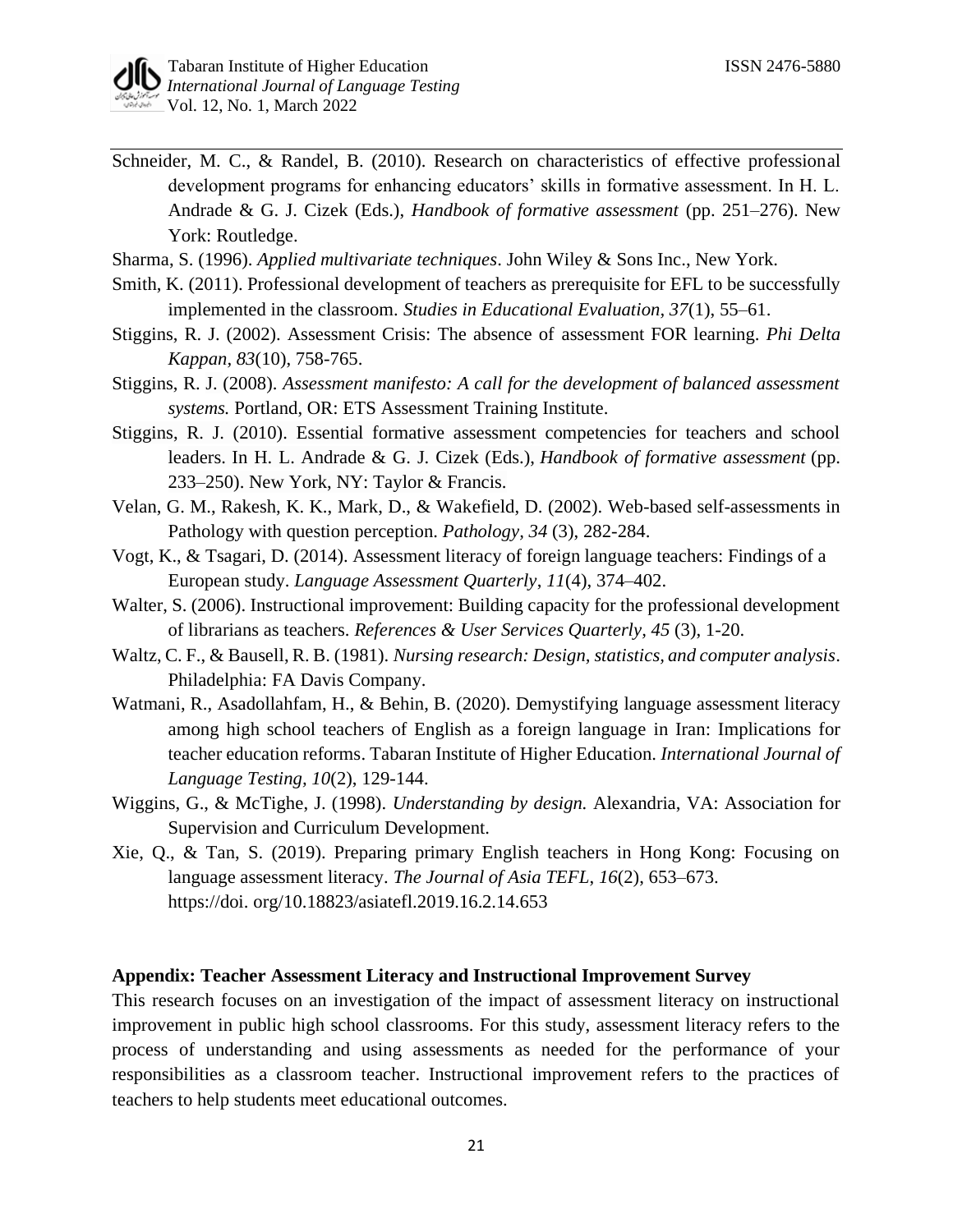

This survey is designed to be sent and returned electronically using the link provided. Each individual should complete the survey only once.

The survey has three sections:

- 1. Informed Consent
- 2. Demographic Information
- 3. Survey Questions
	- 3.1 Assessment Literacy Practices
	- 3.2 Instructional Improvement Practices

Participation in this research is voluntary and all information will be confidential. No personally identifiable such as name or email address will be collected.

# **Section 1–Informed Consent**

I understand the purpose of this study is: to examine the relationship between high school teachers' assessment literacy practices and instructional methods as a vehicle to guide instructional improvement.

• I understand that I will participate in an online survey. I understand that my participation is voluntary and that I can withdraw at any time without penalty.

I understand that my individual responses will be kept confidential by the researcher.

• I understand that the results of this study may be presented at a professional conference, or published in an academic journal, but that my identity will in no way be revealed in such a report.

• I understand this research study focuses on the relationship between assessment literacy practices and instructional improvement practices. In case of additional information or questions, I may contact the researcher.

I have read the consent information above. I understand the nature of the study and by selecting one of the choices below, I give or do not give my consent for participating in this study.

a. I consent to participate in this research study.

b. I do not consent to participate in this research study.

E-Signature of the participant:

| <b>Participants' Information</b> | <b>Number/Name</b> | <b>Frequency (Percent)</b> |
|----------------------------------|--------------------|----------------------------|
| 1. School District               |                    |                            |
| 2. Field of Study                |                    |                            |
| 3. Academic Degree               |                    |                            |
| 4. Teaching Experience (years)   |                    |                            |
| 5. Assessment Literacy           |                    |                            |
| Sessions                         |                    |                            |
| 6. Instructional Improvement     |                    |                            |
| Sessions                         |                    |                            |

# **Section 2-Demographic Information**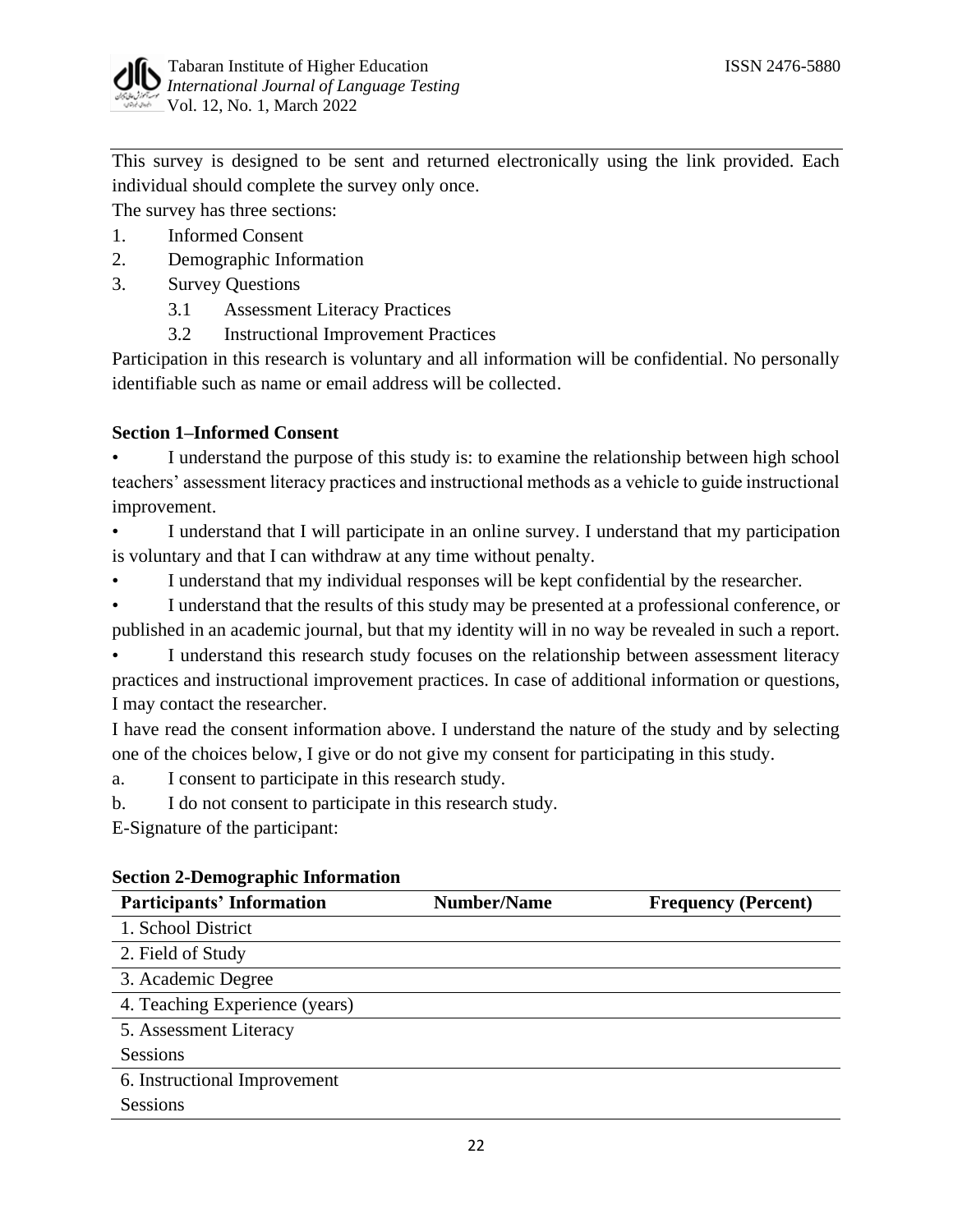

# **Section 3-Questionnaire Items**

Instructions: For each of the following statements regarding assessment practices, respond by indicating the frequency of use on the scale below.

**1** = *Never*

- $2 =$ *Rarely*
- **3** = *Sometimes*
- **4** = *Often*
- $5 = Always$

| <b>3.1 Assessment Literacy Practices</b>       | 1     | $\overline{2}$ | 3         | $\overline{4}$ | 5      |
|------------------------------------------------|-------|----------------|-----------|----------------|--------|
|                                                | Never | Rarely         | Sometimes | Often          | Always |
| 3.1.1 Collaboration                            |       |                |           |                |        |
| 7. I collaborate with my colleagues when       |       |                |           |                |        |
| preparing a classroom assessment.              |       |                |           |                |        |
| 8. My colleagues and I discuss what data       |       |                |           |                |        |
| should be collected from a given assessment.   |       |                |           |                |        |
| 9. My colleagues and I discuss how to use      |       |                |           |                |        |
| data that has been collected from a given      |       |                |           |                |        |
| assessment.                                    |       |                |           |                |        |
| 10. My colleagues and I discuss which          |       |                |           |                |        |
| decisions will be based on the data collected  |       |                |           |                |        |
| from a given assessment.                       |       |                |           |                |        |
| 3.1.2 Assessment design                        |       |                |           |                |        |
| 11. I have a specific instructional purpose in |       |                |           |                |        |
| mind when designing a classroom assessment.    |       |                |           |                |        |
| 12. I clearly define success on a classroom    |       |                |           |                |        |
| assessment before the assessment is given.     |       |                |           |                |        |
| 13. I align individual assessment items on     |       |                |           |                |        |
| classroom assessments to specific learning     |       |                |           |                |        |
| targets.                                       |       |                |           |                |        |
| 14. I use a specific, research-based approach  |       |                |           |                |        |
| when designing classroom assessments.          |       |                |           |                |        |
| 3.1.3 Item design and data collection methods  |       |                |           |                |        |
| 15. My assessments consist of objective items  |       |                |           |                |        |
| ONLY (i.e., multiple-choice, true- false,      |       |                |           |                |        |
| matching, fill-in-the-blank).                  |       |                |           |                |        |
| 16. My assessments consist of subjective       |       |                |           |                |        |
| items ONLY (i.e., short answer, extended       |       |                |           |                |        |
| response/essay, problem-solving,               |       |                |           |                |        |
| performance).                                  |       |                |           |                |        |
| 17. My assessments consist of a combination    |       |                |           |                |        |
| of objective and subjective items on classroom |       |                |           |                |        |
| assessments.                                   |       |                |           |                |        |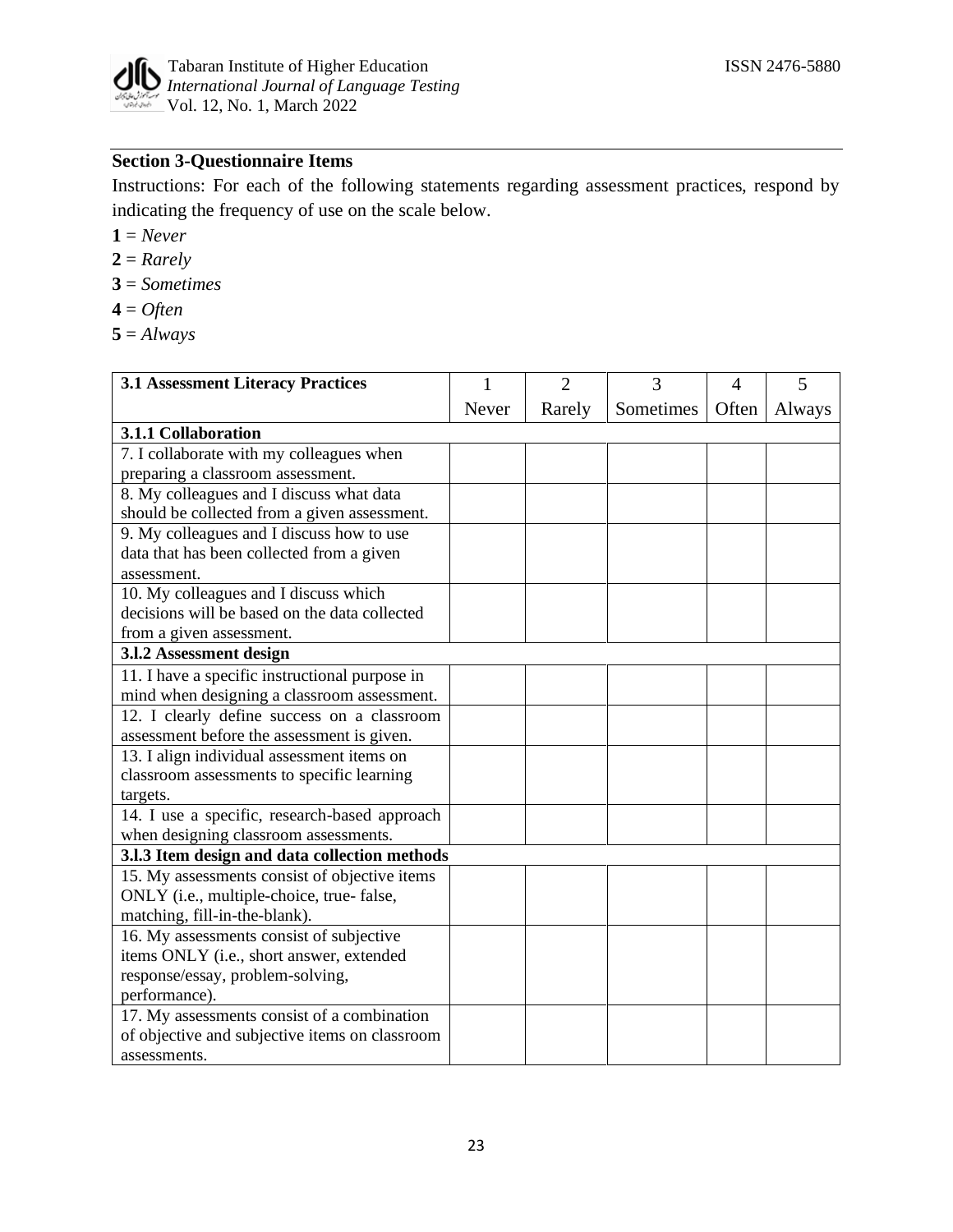

| 18. I use alternative assessments (i.e.,         |  |  |  |
|--------------------------------------------------|--|--|--|
|                                                  |  |  |  |
| observations, interviews, portfolios) to assess  |  |  |  |
| students.                                        |  |  |  |
| 3.1.4 Data analysis                              |  |  |  |
| 19. I perform item analyses on classroom         |  |  |  |
| assessments.                                     |  |  |  |
| 20. I use data from item analysis of classroom   |  |  |  |
| assessments to make inferences about student     |  |  |  |
| learning in my classroom.                        |  |  |  |
| 21. I use data from item analysis of classroom   |  |  |  |
| assessments to make inferences about student     |  |  |  |
| growth in my classroom.                          |  |  |  |
| 22. I use data from item analysis of classroom   |  |  |  |
| assessments to make inferences about my own      |  |  |  |
| teaching.                                        |  |  |  |
| <b>3.2 Instructional Improvement Practices</b>   |  |  |  |
|                                                  |  |  |  |
| 3.2.1 Decision-making                            |  |  |  |
| 23. I use assessment data to rank students in    |  |  |  |
| order.                                           |  |  |  |
| 24. I use assessment data to divide students     |  |  |  |
| into categories (i.e., performance groups,       |  |  |  |
| instructional groups, or class selection).       |  |  |  |
| 25. I use assessment data to evaluate            |  |  |  |
| effectiveness of a course curriculum, pacing,    |  |  |  |
| or content.                                      |  |  |  |
| 26. I use assessment data to evaluate            |  |  |  |
|                                                  |  |  |  |
| effectiveness of my own instructional            |  |  |  |
| strategies or methods.                           |  |  |  |
| 3.2.2 Standards-aligned curriculum               |  |  |  |
| 27. I review and revise alignment lesson         |  |  |  |
| objectives to ensure alignment with learning     |  |  |  |
| standards.                                       |  |  |  |
| 28. I review and revise alignment assessment     |  |  |  |
| items to ensure alignment with learning          |  |  |  |
| standards.                                       |  |  |  |
| 29. I review and revise instructional strategies |  |  |  |
| to ensure alignment with learning standards.     |  |  |  |
| 30. I review and revise subject content to       |  |  |  |
| ensure alignment with learning standards.        |  |  |  |
| 3.2.3 Learner-centered instruction               |  |  |  |
| 31. I use a variety of assessment types in my    |  |  |  |
| classroom instruction.                           |  |  |  |
| 32. My students feel motivated to learn in my    |  |  |  |
| classroom.                                       |  |  |  |
| 33. My students get pressure from sources        |  |  |  |
| outside the classroom to perform well on         |  |  |  |
|                                                  |  |  |  |
| classroom assessments.                           |  |  |  |